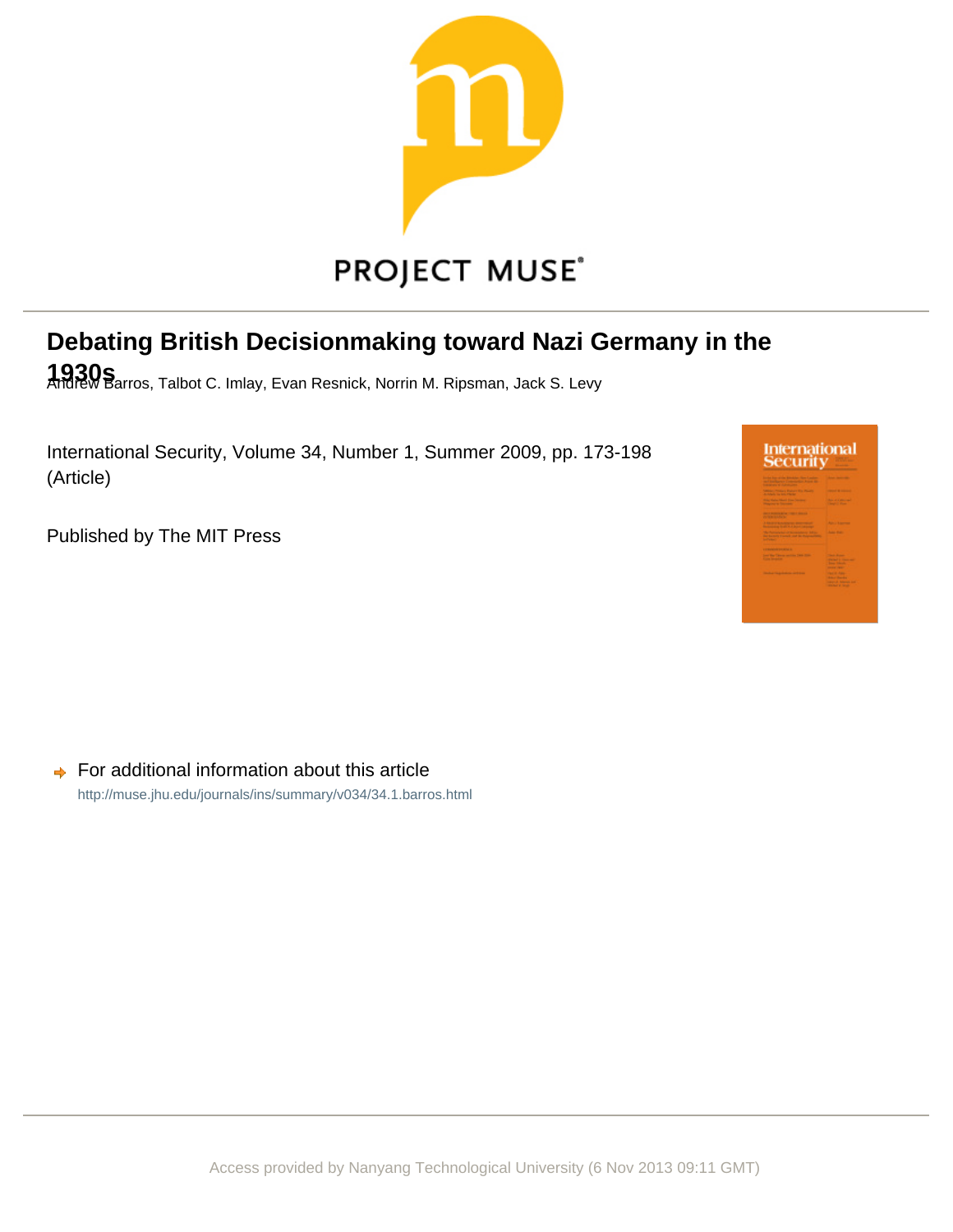# **Correspondence** *Andrew Barros*

Debating British Decisionmaking toward Nazi Germany in the 1930s

*Talbot C. Imlay Evan Resnick Norrin M. Ripsman Jack S. Levy*

# *To the Editors (Andrew Barros and Talbot C. Imlay write):*

In their article "Wishful Thinking or Buying Time? The Logic of British Appeasement in the 1930s," Norrin Ripsman and Jack Levy argue that a rational calculation underpinned British policy toward Nazi Germany: the need to postpone a conflict until Britain was better prepared to address the German threat. Convinced of Adolf Hitler's hegemonic ambitions, British decisionmakers recognized that Nazi Germany would eventually have to be confronted. The problem, however, was that Britain lacked the military capabilities to deter the Germans or, in the increasing likelihood that deterrence would fail, to wage and win a war. Hence the logic of buying time for rearmament to take effect either by not resisting aggressive moves, as in the case of the 1936 Rhineland crisis, or by giving in to demands in advance, as occurred during the 1938 Czechoslovak crisis. Rather than being based on naïve or cowardly thinking, Ripsman and Levy assert, appeasement was the product of "strategic balance-of-power calculations."1

Ripsman and Levy's argument merits attention for at least two related reasons. The first is the renewal of interest in appeasement within the international relations and security studies fields. Piqued by the repeated use (or misuse) of the appeasement analogy by the administration of George W. Bush, several scholars have recently turned their attention to the international politics of the 1930s to assess what lessons should be drawn from the events of the period for today's decisionmakers.<sup>2</sup> More specifically, they question whether appeasement is sometimes justified or is always misguided. The second reason is that many of these scholars embrace what might be called a "rational

*Andrew Barros is Associate Professor of History at the University of Quebec in Montreal, Canada. He is writing an international history of the creation of the League of Nations. Talbot C. Imlay is Associate Professor of History at Laval University in Quebec, Canada. He is writing a book on socialist internationalism during the twentieth century.*

*Evan Resnick is Assistant Professor of Political Science at Yeshiva University. The author thanks David Baldwin, Paul Fritz, Chaviva Levin, Jess Olson, Jack Snyder, and Gillian Steinberg for helpful comments and suggestions.*

*Norrin M. Ripsman is Associate Professor in the Department of Political Science at Concordia University in Montreal, Canada. Jack S. Levy is Board of Governors' Professor of Political Science at Rutgers University.*

1. Norrin Ripsman and Jack S. Levy, "Wishful Thinking or Buying Time? The Logic of British Appeasement in the 1930s," *International Security,* Vol. 33, No. 2 (Fall 2008), pp. 150–151. 2. Christopher Layne, "Security Studies and the Use of History: Neville Chamberlain's Grand Strategy Revisited," *Security Studies,* Vol. 17, No. 3 (July 2008), pp. 397–437; Norrin M. Ripsman and Jack S. Levy, "The Preventive War That Never Happened: Britain, France, and the Rise of Germany in the 1930s," *Security Studies,* Vol. 16, No. 1 (January 2007), pp. 32–67; Steven E. Lobell, "The Second Face of Security: Britain's 'Smart' Appeasement Policy towards Japan and Germany," *In*ternational Relations of the Asia-Pacific, Vol. 7, No. 1 (January 2007), pp. 73–98; and Daniel Treisman, "Rational Appeasement," *International Organization,* Vol. 58, No. 2 (Spring 2004), pp. 345–373.

*International Security,* Vol. 34, No. 1 (Summer 2009), pp. 173–198 © 2009 by the President and Fellows of Harvard College and the Massachusetts Institute of Technology.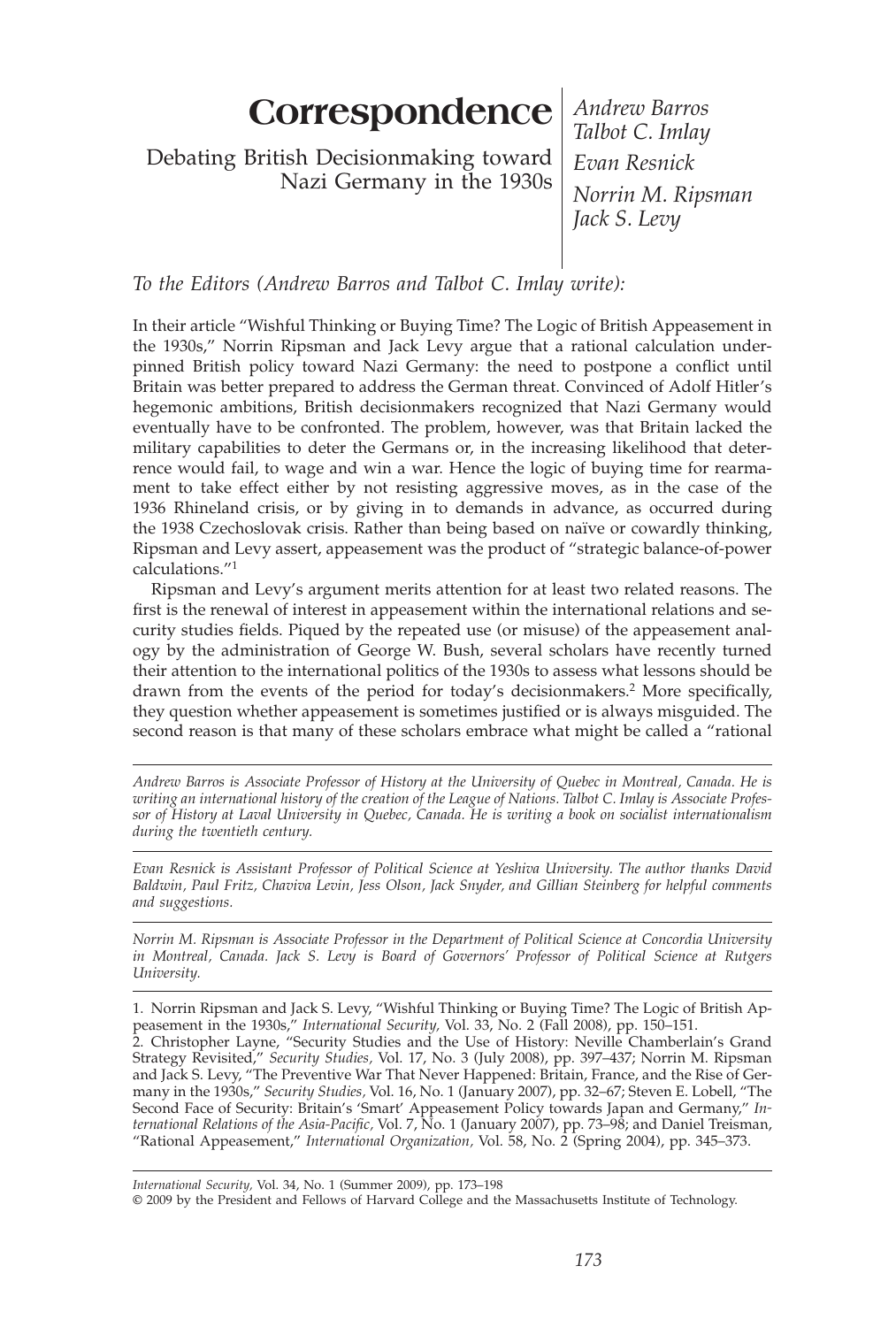strategic actor" model: decisionmakers coldly weigh the present and future strategic balance and take decisions about war and peace accordingly. As presented in Ripsman and Levy's article, this model is not so much wrong as it is incomplete. One key factor missing from the model is changing assumptions and beliefs about Germany's ultimate aims—assumptions and beliefs that profoundly influenced the importance that British leaders attached to assessments of the strategic balance. The model is also incomplete in that it considers too few possibilities. According to Ripsman and Levy, British decisionmakers opted for confrontation/war when they judged the present strategic balance to be favorable and opted against confrontation/war when they judged the present and future balance to be unfavorable. But what of the case in which both the present and the future balances appear unfavorable? The question is pertinent, because it was this scenario in which the British (and French) found themselves in 1939 when they decided to oppose Germany's forceful expansion, if necessary through war. Considering not only why Britain opted against confrontation/war in 1938, but also why it opted for confrontation/war in 1939, provides a better understanding of British policy during the 1930s. Equally significant, it draws attention to an interesting case: a country that decides to go to war not because of, but in spite of, assessments of the strategic balance.

What follows is divided into three sections. In the first section, we reexamine the reasons why British policymakers chose to avoid confrontation/war with Nazi Germany during the Czechoslovak crisis, focusing on the inherent uncertainty surrounding German aims. A supplementary argument is that, given what was and what could be known at the time, it was reasonable to wager that Hitler's aims were limited. In the second section, we examine why, shortly after the Munich Conference, the British chose to oppose future German expansion, even at the price of a European war, and why they remained committed to this decision in September 1939, notwithstanding the unfavorable present and future strategic balance confronting them. In the third section, we briefly discuss the evolution of Anglo-French military planning during 1939–40, which highlights the potential dangers of a situation in which a country goes to war without a convincing strategy for victory.

#### avoiding war

Ripsman and Levy argue that, during the Czechoslovak crisis, assessments of the strategic balance played a decisive role in British decisions. It is more accurate, however, to say that British decisionmakers viewed the balance through the lens of their assumptions and beliefs about Nazi Germany's aims. Throughout the crisis, Prime Minister Neville Chamberlain remained convinced that Germany's aims were limited or, perhaps more precisely, that they could be steered in a direction that did not fundamentally threaten Britain. "Hitler's objectives," Chamberlain announced to the Cabinet in September 1938, "were strictly limited." Soon afterward, the prime minister claimed that he had established "an influence" with Hitler that presented "a wonderful opportunity to put an end to the horrible nightmare of the present armament race."3 For Chamberlain the strategic balance was largely irrelevant, because he was convinced

<sup>3.</sup> The National Archives [hereafter TNA], Kew Gardens, Britain, CAB 23/95, Cabinet minutes, 39 (38), September 17, 1938; and CAB 23/95, Cabinet minutes, 42 (38), September 24, 1938.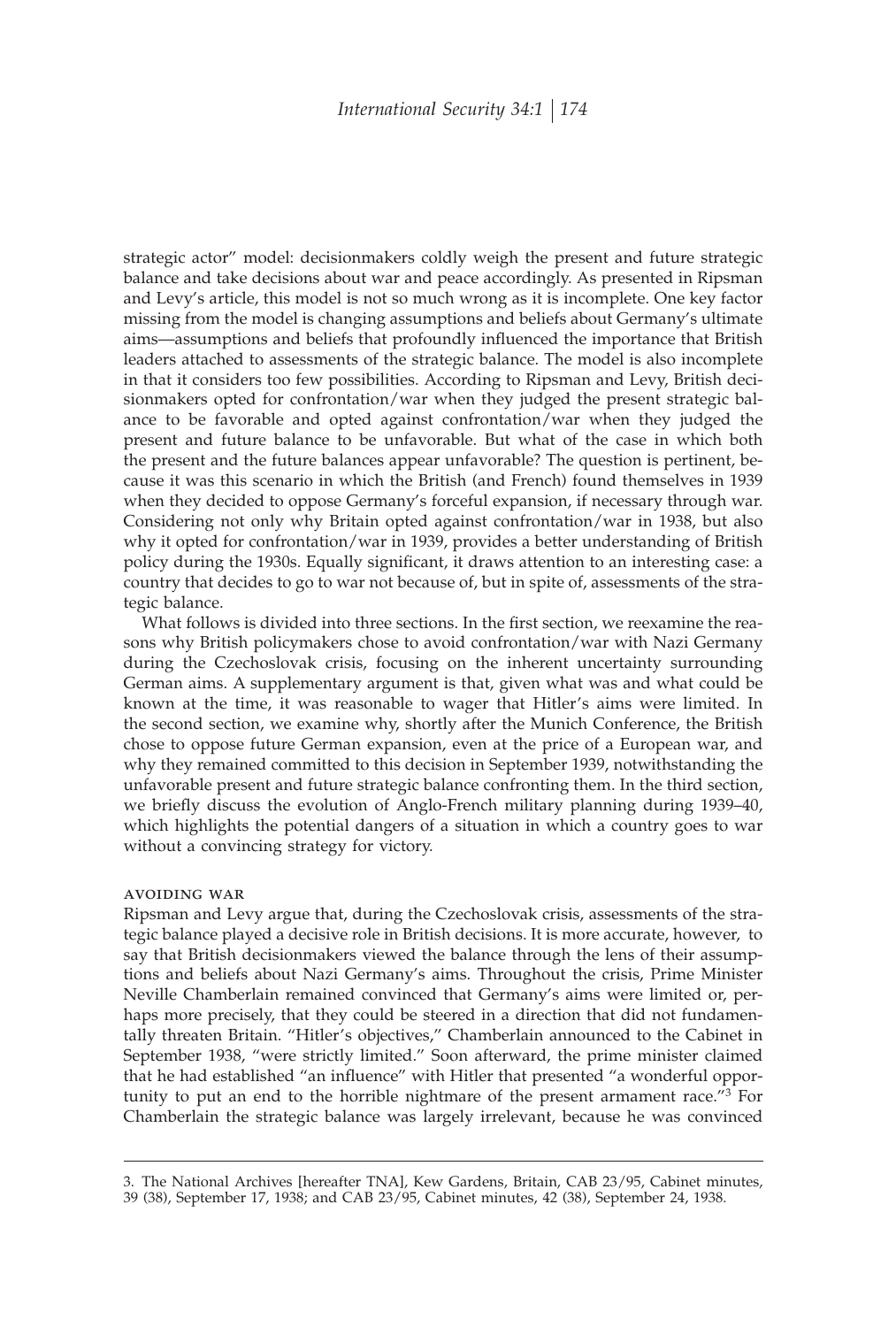that war could be and should be avoided through diplomacy. When he mentioned the strategic situation during the heated Cabinet debates in September 1938, it was merely to insist that neither Britain nor France could offer any immediate military support to the Czechs. To be sure, some Cabinet members asked whether it might be wiser to wage war now rather than later, when Germany, having mastered central and eastern Europe, would be considerably stronger. But Chamberlain skillfully side-stepped this question, insisting that the fundamental issue concerned the nature of Hitler's aims. And here Chamberlain could point to the inherent uncertainty surrounding the issue. No one could be sure what Hitler's intentions really were, which meant that the choice was not between certain war now and certain war in the future but between almost certain war now and a possible but far from inevitable war in the future. Given the consensus inside and outside the Cabinet that Britain had nothing to gain and much to lose from a European war, one had to be extremely confident that Nazi Germany did indeed seek continental hegemony before deciding on confrontation. Significantly, in the end every British Cabinet minister proved unwilling to accept the choice of war now. The most striking example is that of Lord Halifax, the foreign secretary. Following the Bad Godesberg meeting in which Hitler had upped his demands, Halifax openly challenged Chamberlain's view of Hitler's intentions, questioning whether Britain could ever live peacefully with Nazi Germany. But having gazed into the abyss of a European war, Halifax quickly stepped back, throwing his support behind Chamberlain. As for Duff Cooper, the First Lord of the Admiralty who resigned over Munich, he too shrank from accepting war now, insisting (as did Winston Churchill) that Hitler would be deterred by a show of Anglo-French resolve—a possibility Chamberlain dismissed as highly unlikely and, in any case, too dangerous to risk.

One might reply that Chamberlain was wrong about Hitler's intentions, and this is obviously true. Nevertheless, there is the question of whether it was reasonable in 1938 to reject the worst-case scenario, namely that Nazi Germany's aims were unlimited. We would suggest that it was entirely reasonable to do so and, indeed, that the contrary would have been unreasonable. One problem is that of hindsight: much of the criticism of Chamberlain and British policy is influenced by what happened afterward. We now know that Nazi Germany embarked on a project of continental conquest, but it is worth recalling that contemporaries did not know this. But we would go further and suggest that Chamberlain and his contemporaries could not grasp the scope and nature of Nazi Germany's eventual ambitions because they were simply inconceivable beforehand. Helpful here is the massive scholarship on Nazi Germany and the war it waged that has appeared over the last two to three decades.<sup>4</sup> One point that clearly emerges from this work is the truly revolutionary nature of the regime: Nazi Germany was not a particularly nasty version of a great power, but something unprecedented. It was a nation, government, and society equipped with an industrially advanced economy; a skilled, disciplined, and cohesive population; and an impressive military machine—all of which would be directed toward redrawing the political, geographic, and ethnic map of Europe through war, conquest, and violence. At the regime's heart was a radicalizing dynamic, highlighted in different ways by the work of Ian Kershaw and Christopher

<sup>4.</sup> A useful introduction to the vast literature is Richard Bessel, *Nazism and War* (New York: Modern Library, 2004).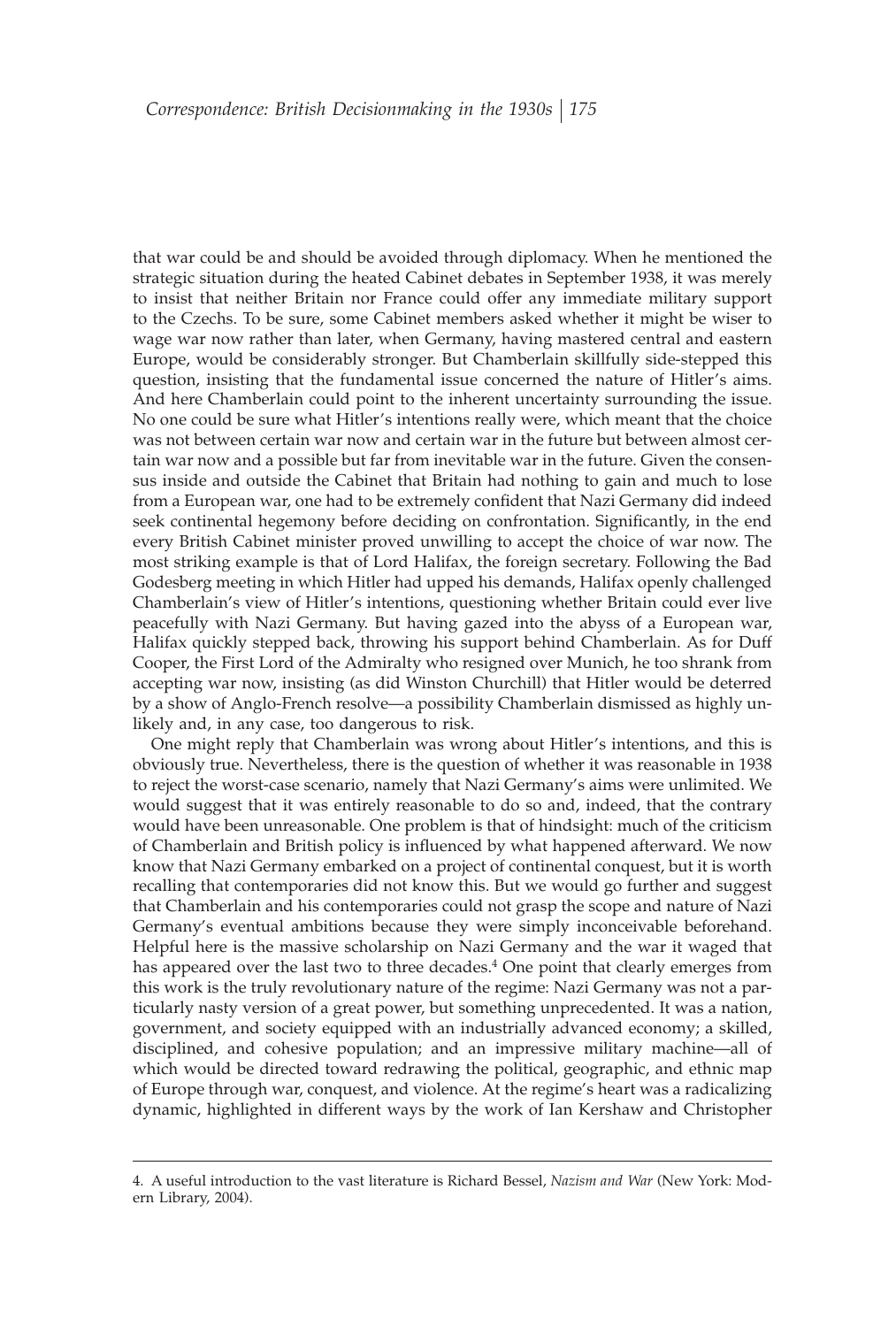Browning, among others, that propelled Nazi Germany into taking ever-greater risks and using ever-greater violence, both at home and abroad.5

At first glance, the picture of Nazi Germany that emerges from this scholarship seems to confirm the folly of Munich. If Nazi Germany could not be appeased, what could be more misguided than attempting to do so? But further reflection suggests that the opposite is perhaps closer to the truth. It is not only that in 1938 Nazi Germany's war lay in the future; it is also and even more so that the truly radical, revolutionary nature of the regime could not be understood at the time because contemporaries lacked both the information and the conceptual tools to do so. True, there were voices in Britain and elsewhere warning of the threat posed by Nazi Germany—voices that included some of the Nazi regime's early victims who now found themselves in exile. But it is debatable whether even they understood the true potential of Hitler's Germany, for the regime's own leaders did not fully foresee where their ideology and actions would take them. Here, some of the more recent scholarship on the Holocaust is particularly instructive. Browning, for example, has convincingly shown that genocide was inconceivable in 1938–39 even to the regime's most obsessed and violent anti-Semites. The Final Solution was the end product of a lengthy process of radicalization in which each step rendered imaginable and thus possible the following step without, however, making the ultimate result predictable—or inevitable. Only the combination of time and unfolding events in the context of war would reveal what we now know and what, in retrospect, seems clear from the beginning.

The implications of this point are important for understanding Munich and appeasement. During the Czechoslovak crisis, Chamberlain presented the stakes in terms of a wager that Hitler's aims were limited. That he could brandish the certainty of a European war as the price for refusing to take up his wager certainly helped his case. But so too did the fact that the wager appeared to be a reasonable one in light of what could be known about Hitler's Germany at the time. British leaders accepted that the Nazis were bullies and that Nazi Germany would increasingly throw its weight around, particularly in central and eastern Europe. Indeed, many Foreign Office officials were prepared to concede to Nazi Germany an extensive sphere of influence.<sup>6</sup> But to jump to the conclusion that Nazi Germany would seek not some loosely defined dominance but physical mastery of the continent, that it would construct an unprecedentedly brutal and exploitative empire through conquest, was too far a stretch for almost everyone in 1938. It was not only that, by any objective calculation, Germany lacked the resources to undertake such an endeavor, as Adam Tooze recently reminded us.7 It was also that the insight into the regime needed to grasp the extent of its future ambitions was not and could not be available at the time. From this perspective, to reject Chamberlain's wager, to choose war in 1938, would have been unreasonable.

<sup>5.</sup> Ian Kershaw, *Hitler, 1936–1945: Nemesis* (New York: W.W. Norton, 2000); and Christopher Browning, *The Origins of the Final Solution: The Evolution of Nazi Jewish Policy, September 1939–March 1942* (Lincoln: University of Nebraska Press, 2004).

<sup>6.</sup> On this point, see Donald Lammers, "From Whitehall after Munich: The Foreign Office and the Future Course of British Policy," *Historical Journal,* Vol. 16, No. 4 (December 1973), pp. 831–856. 7. Adam Tooze, *The Wages of Destruction: The Making and Breaking of the Nazi Economy* (London: Al-

len Lane, 2006).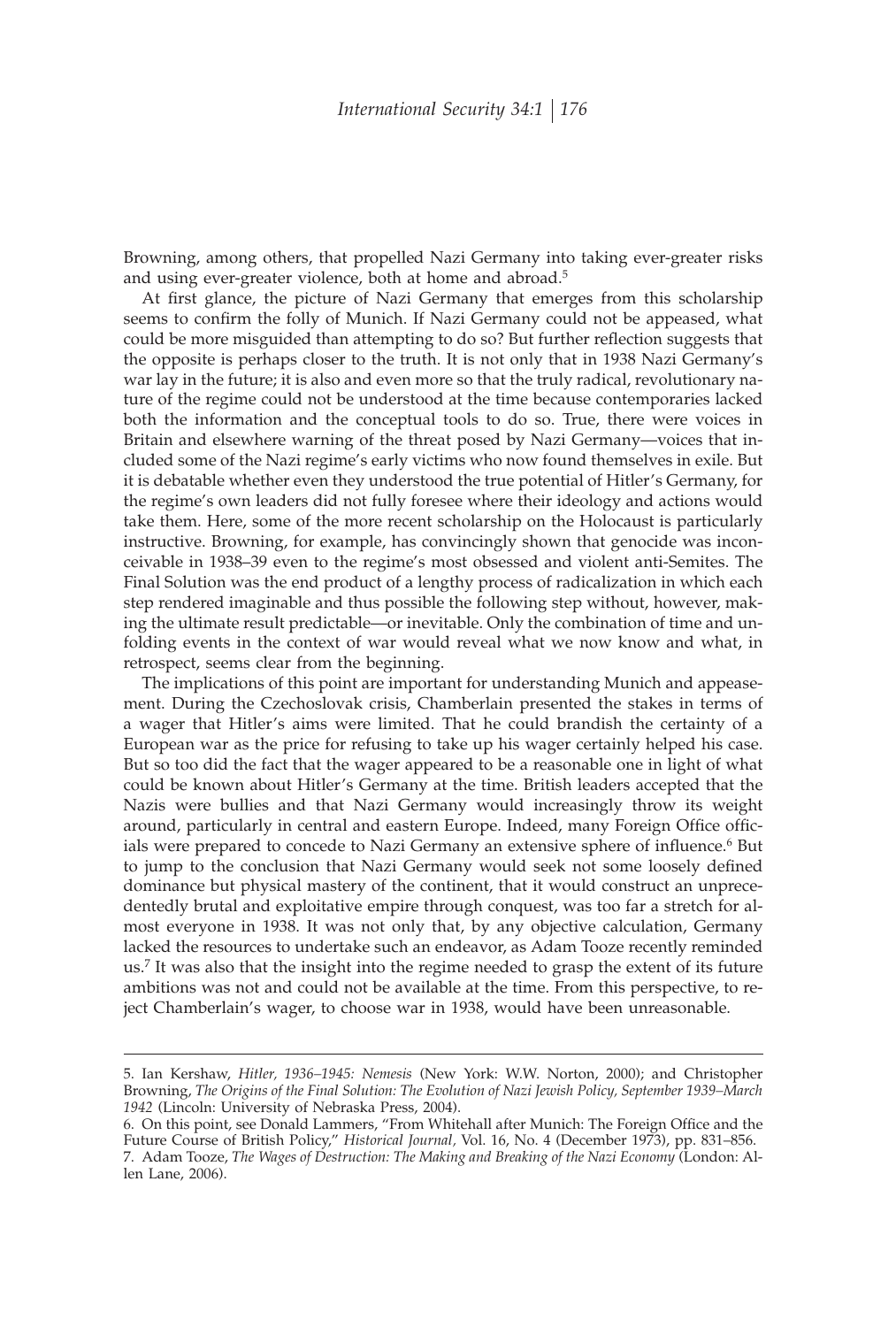#### confronting war

Further evidence that British leaders filtered their assessments of the strategic balance through the lens of their beliefs about Germany's aims is provided by their decision in 1939 to oppose future German expansion, if necessary by war. Although the Prague coup in March 1939 confirmed and strengthened London's growing determination to resist Germany, British policy had been moving in this direction since the end of 1938. The initial hopes that Munich would usher in a period of Anglo-German and even European rapprochement quickly evaporated as the signs multiplied of Nazi Germany's growing radicalism both at home and abroad. At the same time, rumors of an imminent German attack in western Europe produced a British commitment to the defense of France and of western Europe in the opening months of 1939. Interestingly, the French played a critical role in shifting British policy. Not only did French political and especially military leaders manipulate evidence of a possible German attack in the west, but they also deliberately played on British doubts concerning French determination to resist German aggression.<sup>8</sup> In any case, by the spring of 1939 both Britain and France were committed to opposing German military expansion in western and eastern Europe.

If the story of Britain's decision to oppose Germany in 1939 is well known, it is often overlooked that the strategic balance in 1939 was considerably less favorable to the British (and the French) than it had been in 1938.<sup>9</sup> In the military realm, the Allies had no means of helping the Poles, who increasingly appeared to be Germany's next victim. More important still, Poland's vulnerability, together with Czechoslovakia's elimination from the military map, meant that the Allies had no second front against Germany and therefore would have to bear the full brunt of German military might. This situation was especially worrisome for the French, whose strategy for a war against Germany had always assumed the existence of a strong second front in eastern Europe. As planners in Paris knew, France would not have been among the victors in 1918 without the contribution of their Russian ally during 1914–17. As for the British, it is true that their air defenses were slightly improved in 1939 over 1938 and that the Royal Navy would dominate the seas in any conflict. But the more important point is that neither the British nor the French could attack Germany directly. French strategy as well as force structure ruled out any offensive against Germany for an indeterminate period. Britain was equally incapable of military action: its crash program of army expansion in 1939 would take several years to bear fruit, while the Royal Air Force's Bomber Command reluctantly admitted in the spring of 1939 that it lacked the means to undertake a sustained bombing offensive against Germany. On the outbreak of war, the Allies

<sup>8.</sup> For rumors of a German attack in the west, see Talbot C. Imlay, "The Making of the Anglo-French Alliance, 1938–39," in Martin S. Alexander and William J. Philpott, eds., *Anglo-French Defence Relations between the Wars* (Basingstoke, U.K.: Palgrave, 2002), pp. 92–120. The growing importance of France in British calculations of the strategic situation in 1938–39 calls into question Ripsman and Levy's claim that the British decided "early on to calculate the balance of power based solely on Britain's military capabilities, excluding those of its allies." Ripsman and Levy, "Wishful Thinking or Buying Time?" pp. 180–181.

<sup>9.</sup> This is a basic argument of Williamson Murray's important study, *The Change in the European Balance of Power, 1938–1939: The Path to Ruin* (Princeton, N.J.: Princeton University Press, 1984).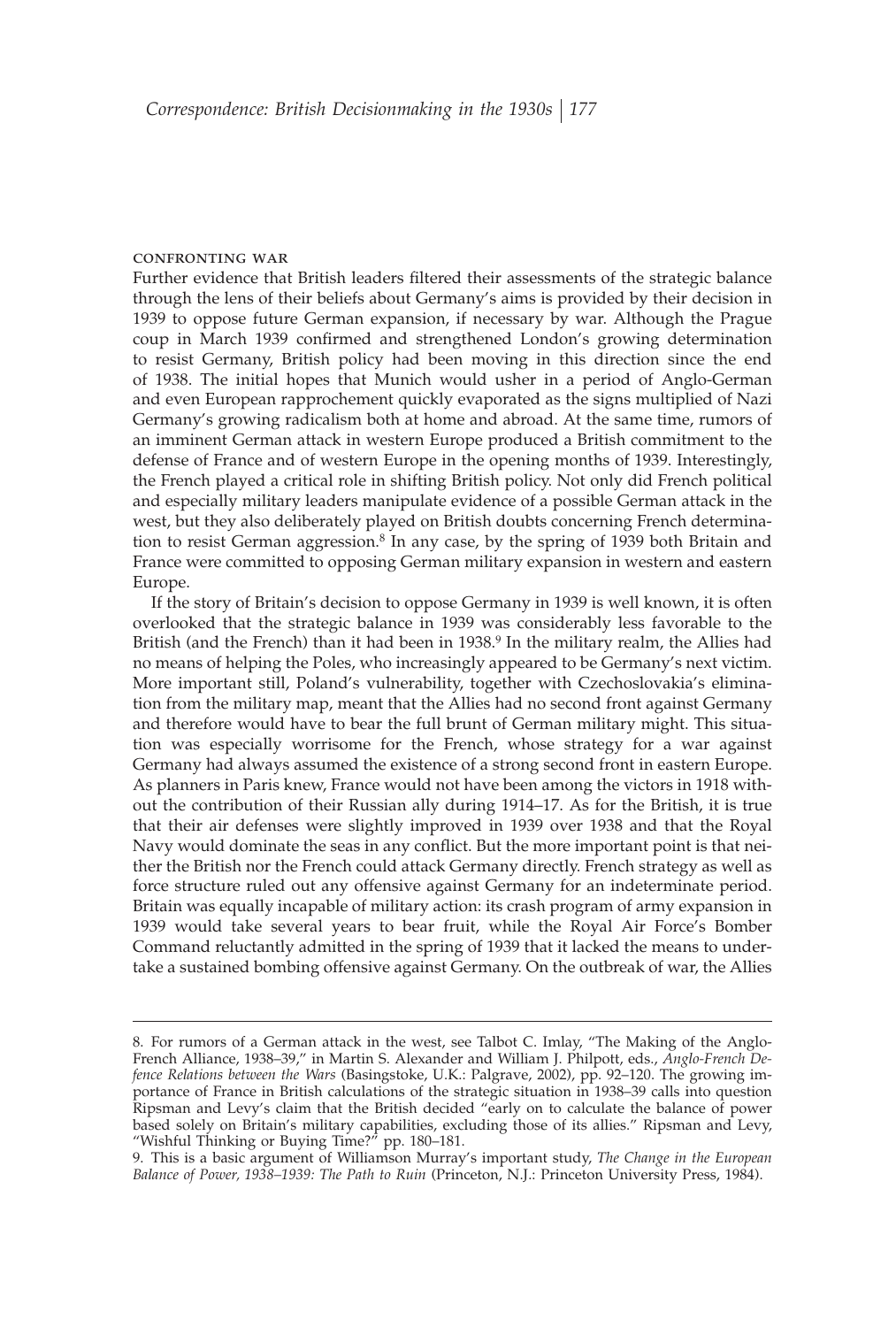could do little aside from imposing a naval blockade on Germany, the effects of which would take a good deal of time to materialize.10

Economically, the situation in 1939 hardly appeared more promising for the British and French. Although Britain's rearmament effort was beginning to pay dividends, especially in terms of aircraft production, its financial resources—the proverbial fourth arm of defense—were rapidly declining, prompting musings that it might be better to face war now before bankruptcy. In the case of France, its financial prospects were arguably better in 1939 than in 1938, but its rearmament continued to suffer from serious organizational difficulties, among others. More generally, as World War I had demonstrated, in a protracted European war the British and French would be increasingly dependent on U.S. financial, industrial, and military aid. The problem, of course, is that in 1939 the United States was anything but a reliable factor. Although Franklin Roosevelt's administration clearly sympathized with Britain and France, there were any number of political obstacles to furnishing considerable—and timely—help. If the Allies' economic situation was shaky in 1939, that of Germany was arguably stronger than it had been in 1938. In addition to benefiting from the economic and industrial resources of Czechoslovakia, the Germans were extending their influence in central and eastern Europe. To be sure, in 1939 British and French intelligence began to identify what they interpreted as signs of German economic and financial weakness, as rearmament ran up against the limits of Germany's own resources.<sup>11</sup> At the same time, however, the economic intelligence assessments drawn up in London and Paris were by no means unanimous. Not only was reliable information often in short supply, but British and French analysts disagreed over how to interpret the information they did have.12 More to the point, judgments concerning Germany's economic vulnerability assumed that the Germans would not have significant access to external resources. Yet this assumption appeared extremely fragile, given that the Allies had little means of preventing Germany from extending its influence in central and eastern Europe either in peacetime or in wartime.

The unfavorable strategic situation in 1939 is important given that Britain and France's wartime strategy was based on the principle that time was an ally. Given Germany's initial military advantage, the Allies would avoid premature offensives at the start of a war, husbanding their strength while mobilizing their economic resources and waging economic warfare, principally by blockade. As Germany grew relatively and absolutely weaker, the balance of overall strength would shift decisively toward the Allies, allowing them to take the military offensive and win the war. During 1939, however, the very basis of this strategy appeared increasingly dubious. Not only was it impossible to say how long it would take before the balance shifted, but British

<sup>10.</sup> Significantly, German military leaders were not particularly concerned about an Allied blockade. See the comments of Wilhelm Keitel, chief of the Supreme Command of the Armed Forces, in Bundesarchiv-Militärarchiv, Freiburg, RW 4/764, "Aussprache mit Generaloberst Keitel am 17.8.39" [Discussion with General Keitel on 17.8.39].

<sup>11.</sup> On this point, see Wesley K. Wark, *The Ultimate Enemy: British Intelligence and Nazi Germany, 1933–1939* (Ithaca, N.Y.: Cornell University Press, 1985), pp. 179–187; and Peter Jackson, *France and the German Menace: Intelligence and Policy Making, 1933–1939* (Oxford: Oxford University Press, 2000), pp. 3373–3378.

<sup>12.</sup> For more on this subject, see Talbot C. Imlay, "Anglo-French Economic Intelligence and Strategy during the 'Phony War,'" *Intelligence and National Security,* Vol. 13, No. 4 (1998), pp. 107–132.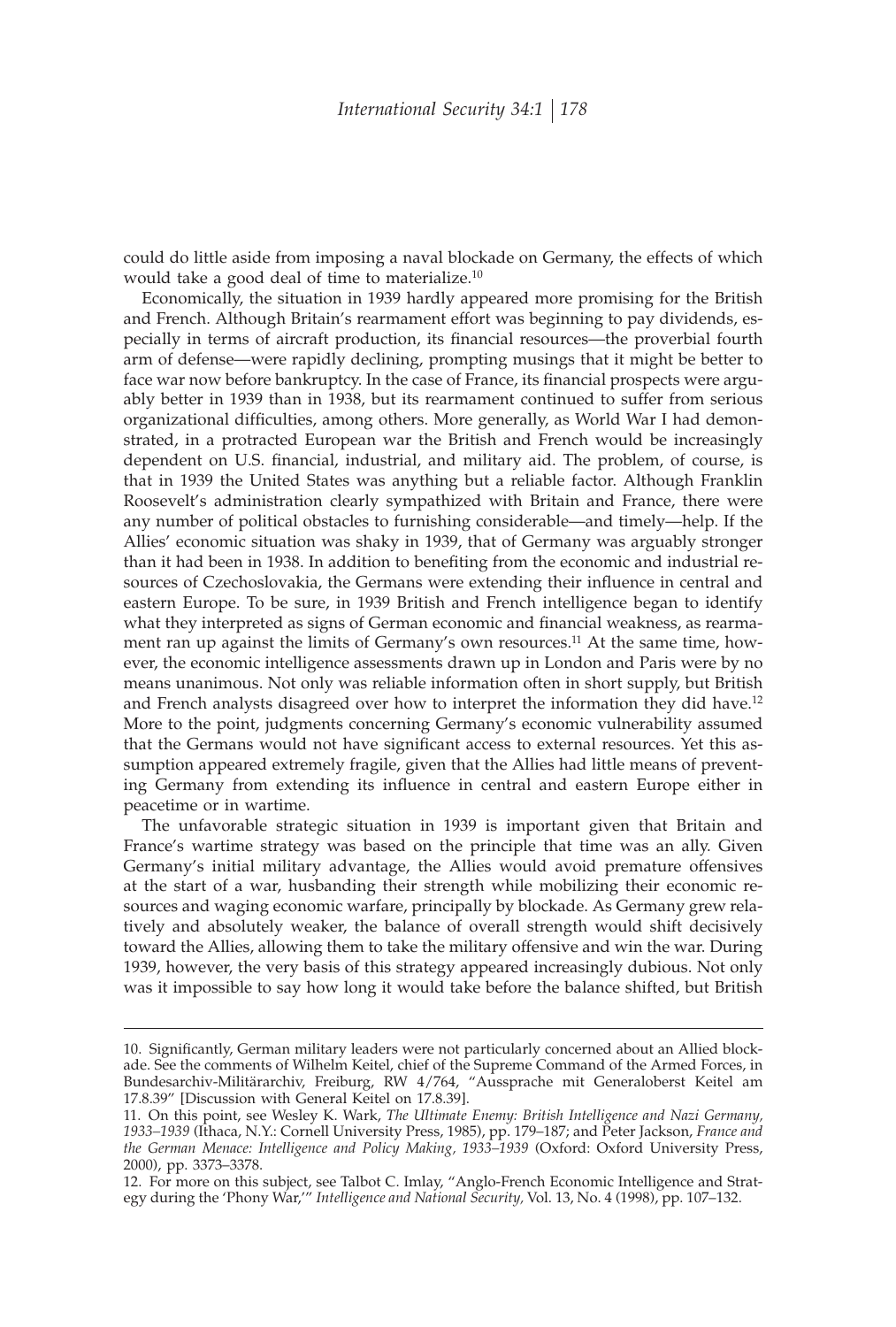and French planners began to question whether time would, indeed, be an ally. The fear quickly grew that, by waiting, the Allies would provide Germany with the time needed to consolidate and strengthen its influence on the continent.

Nothing better illustrates the growing doubts about the wisdom of the long-war strategy than the determined Anglo-French campaign during the spring–summer of 1939 to ally with the Soviet Union. Significantly, before 1939 the British had sought to exclude the Soviets from deliberations over Europe's future—a goal the French and Germans both supported. The result was Moscow's absence from the Munich Conference, despite Soviet alliances with the Czechs and the French. Following the Prague coup, however, this cold-shouldering quickly gave way to a concerted Anglo-French effort to court the Soviets, culminating in negotiations aimed at constructing a grand alliance—negotiations, moreover, marked by a series of British and French concessions to Moscow's demands. The determination, not to say desperation, of the British and French to win over the Soviets stemmed from the growing realization that the Soviet Union would be a critical factor in a European war. Only with the Soviets as an ally could the British and French construct a viable second front in eastern Europe against Germany; and only with the Soviets as an ally (or at least as a benevolent neutral) could the British and French deny Germany access to the region's economic resources.

The Nazi-Soviet Pact of August 1939 was thus a strategic disaster for the Allies. Put simply, the bottom effectively fell out of the Allies' strategy: the British and French lost all hopes of constructing an eastern front and of denying Germany significant access to external resources. Indeed, the pact included important economic provisions favorable to Germany.13 And yet, despite this strategic disaster, the British and French both remained committed to opposing future German expansion, effectively accepting a European war. The obvious question is why? Domestic political considerations certainly played a part. Chamberlain's government clearly would not have survived the continued pursuit of appeasement. But changing beliefs about Nazi Germany's aims following Munich were as—if not more—important. It is not that British leaders fully grasped the radically destructive nature of the Nazi regime. But by early 1939 the grounds for doubting the limited nature of Hitler's aims appeared much stronger, which in turn weakened the attractiveness of a wager such as the one Chamberlain offered at Munich. Increasingly, the choice seemed to be between war now (or in the very near future) and the growing likelihood of war later. In August 1939, with the Wehrmacht set to attack Poland, the British and French reconfirmed their determination to oppose German expansion, effectively opting for war now.

In light of Ripsman and Levy's emphasis on "strategic balance-of-power calculations" in British policy, it cannot be stressed enough that the choice for war now was not based on an optimistic reading of the present and future strategic situation. The French were arguably the most pessimistic, but British assessments were hardly brighter. Already in March 1939 the chiefs of staff had asserted that, without a second front in eastern Europe, the outcome of a war "would be problematical." Three months later the chiefs underscored the need for the Soviets to enter "the war on our side."<sup>14</sup>

<sup>13.</sup> See Karl-Heinz Blumenhagen, *Die deutsch-sowjetischen Handelsbeziehungen, 1939–1941* [German-Soviet commercial relations, 1939–1941] (Hamburg: Kovac, 1998).

<sup>14.</sup> TNA CAB 53/10, COS 283d meeting, March 18, 1939; and CAB 53/49, COS 905, "Anglo-French Action in Support of Poland," June 3, 1939.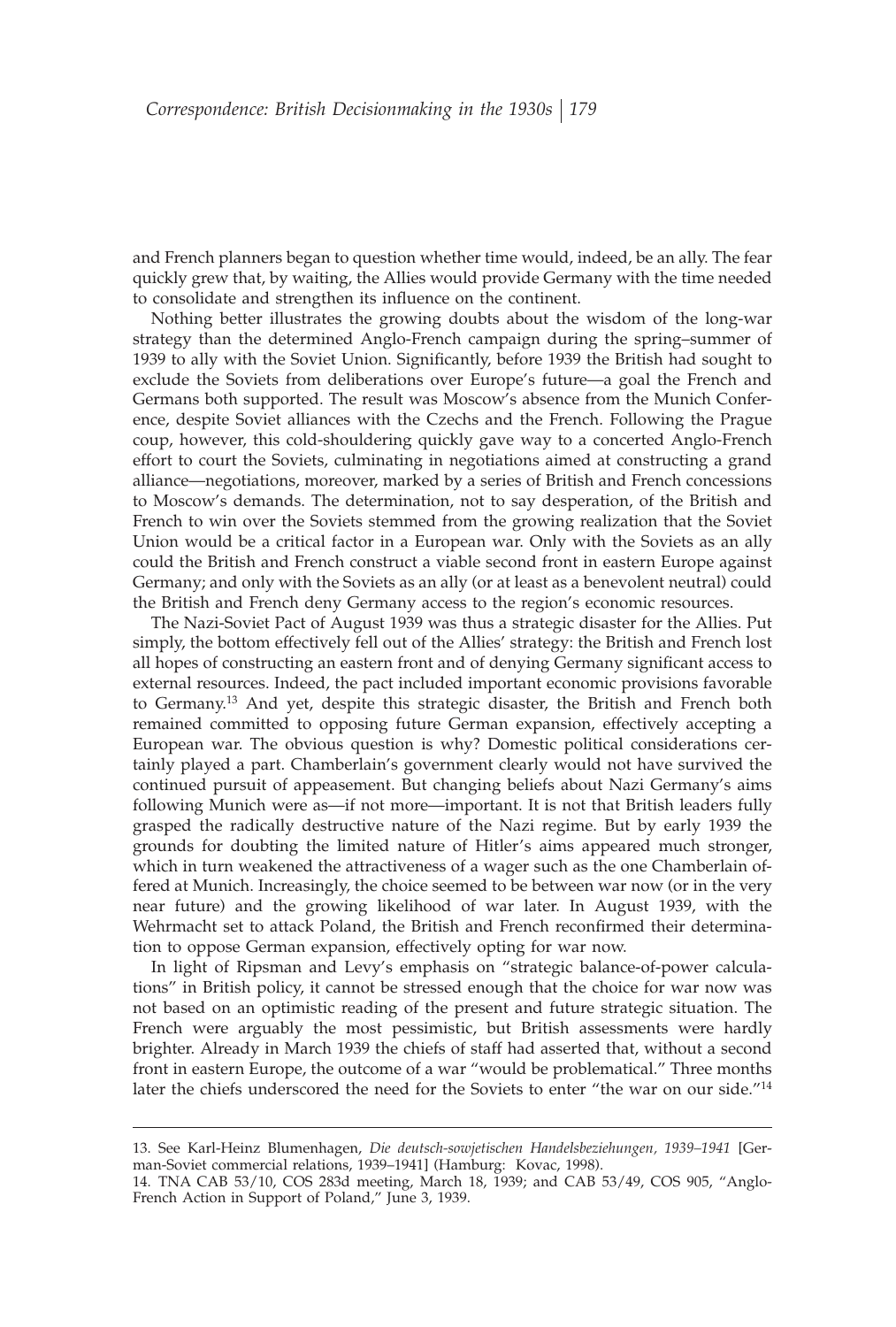Little wonder, then, that British leaders were less than enthusiastic about Allied prospects at the start of the war. Speaking in early September 1939, Winston Churchill, newly installed as First Lord of the Admiralty, described the strategic situation as "extremely gloomy." Gen. Edmund Ironside, chief of the Imperial General Staff, was even more dispirited, noting in his diary in December 1939: "Time is no use to us if we are not making use of it. I am sure that the Germans are making full use of it and we appear to be buoying ourselves by false hopes of the war coming to an end." The Allies, he added the following month, cannot win the war simply "by trying not to lose it."15

Thus the British and French chose war in 1939 not because of, but in spite of, their assessment of the strategic balance. But this is not to say that their decision was irrational. The Allies arguably had little choice. If the strategic balance was little short of disastrous in September 1939, to wait—to postpone war—would likely only make things worse. Having defeated Poland, Germany, with Soviet help, would extend its reach over central and eastern Europe, building a military-economic-industrial juggernaut that would overwhelm the British and French. The choice, in short, was between bad now and worse later. The problem for the Allies, however, was that, having chosen bad now, they had no obvious means of preventing worse later.

#### waging war

Having opted for war in September 1939, the British and French found themselves in a difficult position.<sup>16</sup> The present strategic situation was unfavorable, which helps to explain why the Allies refrained from any direct attacks on Germany. At the same time, the future situation appeared no brighter and perhaps even worse. Time, in short, might be more an enemy than a friend. As a result, the British and French soon began to consider what could be done to weaken Germany. One possibility, discussed in the fall of 1939, was to land a small Allied force somewhere in the Balkans, most likely in Greece, with the aim of rallying the Balkan states (including Turkey) and creating a second military front against Germany. But the operation quickly proved unworkable, prompting the British and French to turn their attention to Scandinavia and to the idea of landing an Allied expedition in the region to occupy the Swedish iron ore mines, an important source of supplies for Germany. Despite a great deal of uncertainty regarding Germany's dependence on foreign iron ore, the British and the French convinced themselves that, if denied Swedish iron ore, the German war economy would suffer a grave and perhaps fatal blow. The result was the Scandinavian campaign in the spring of 1940, which quickly turned to disaster when Germany, preempting the Allies, invaded Norway and Denmark and then defeated the small Anglo-French forces sent in re-

<sup>15.</sup> Churchill College Archives, Cambridge University, Alexander of Hillsborough Papers, AVAR 5/3, ms. notes of conversation with Churchill, September 19, 1939. For Ironside in December 1939, see Talbot C. Imlay, "A Reassessment of Anglo-French Strategy during the Phony War, 1939–1940," *English Historical Review,* Vol. 119, No. 481 (2004), p. 360. For Ironside in January 1940, see TNA CAB 79/3 COS(40)15, January 25, 1940.

<sup>16.</sup> What follows is based on Talbot C. Imlay, *Facing the Second World War: Strategy, Politics, and Domestic Politics in Britain and France, 1938–1940* (Oxford: Oxford University Press, 2003), pp. 50–75, 105–127; and Talbot C. Imlay, "A Reassessment of Anglo-French Strategy during the Phony War, 1939–1940," pp. 333–372.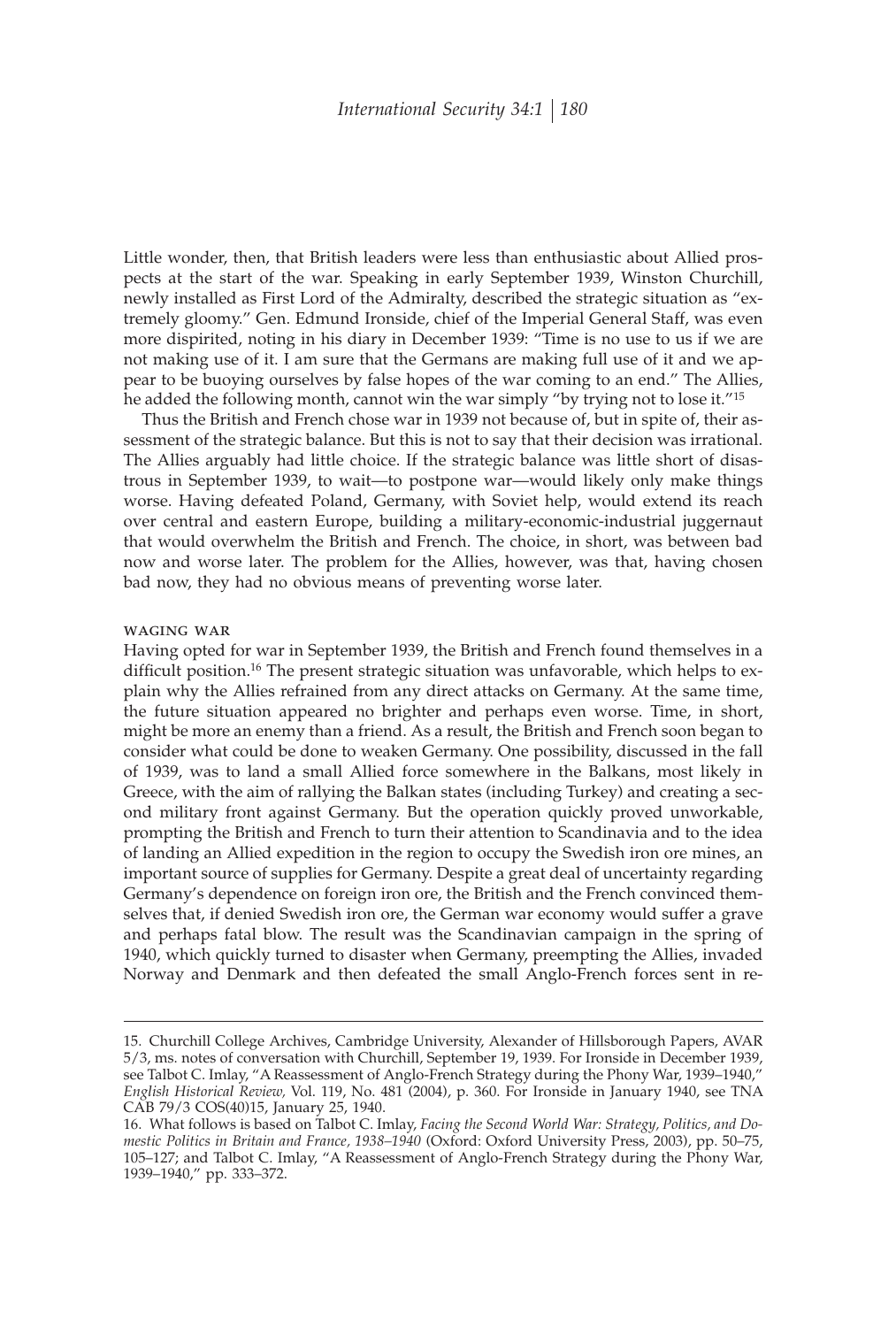sponse. More important than the failure of the campaign is what the efforts to cut German imports of Swedish iron ore reveal about Allied strategy. Convinced that some means had to be found to weaken, if not defeat, Germany in the short term, the Allies began to search for panaceas—for quick, easy, and indirect ways to strike at Germany. In the process, they increasingly ignored the risks involved in their proposals.

The growing riskiness of Allied strategy is clearly evident in plans to attack the Soviet Union. At the very beginning of the war, the British and French adopted a relatively flexible attitude toward Moscow based on the calculation that the supposedly irreconcilable ideological differences between Nazi Germany and the Soviet Union would eventually lead the two to fall out. Flexibility, however, soon gave way to hostility as the Allies began to consider the Soviet Union not as a potential future ally but as a likely enemy. Rather than falling out, the argument was reversed as the Germans and Soviets came to be seen more as likely partners, drawn together by the prospect of continental conquest and exploitation. It was in this context that British and French planners and decisionmakers began to consider military action against the Soviet Union—the infamous Baku project. The project's proponents argued that air strikes against the Soviet oil industry in the Caucasus not only would deal a crippling blow to the Soviet Union, but also would have a debilitating effect on Germany's war effort. The reasoning was largely psychological: because the Germans supposedly counted on supplies of Soviet resources, any major interruption to these supplies would prove deeply demoralizing. To be sure, the Allies never carried out the Baku project, but this arguably had more to do with the German offensive in May 1940 that changed everything than it did with any insurmountable opposition in London or Paris to attacking the Soviets. Aside from the tortured logic of its proponents, what is striking about the project is how little attention was paid to the folly of provoking the Soviet Union at a time when the Allies had their hands full with Nazi Germany. Yet the Baku project makes sense if seen as a symptom of the desperate strategic straits in which the Allies found themselves during 1939–40: engaged in a war in which the present strategic situation appeared unfavorable and the future one even more so.

#### conclusion

To conclude, in briefly discussing British policy and strategy during 1938–40, we want to suggest that the "rational strategic actor" model adopted by Ripsman and Levy is not so much wrong as it is incomplete. One important missing element is the changing beliefs about the adversary's aims, which powerfully influenced calculations about the likelihood of war. Put simply, the greater the perceived probability of war, the more important became assessments of the strategic balance. When it comes to the strategic balance, moreover, there were more possibilities than the two identified by Ripsman and Levy: opting against confrontation/war when the present balance is judged to be unfavorable and opting for war/confrontation when it is judged to be favorable. In fact, the British and French chose war in 1939 even though the present strategic balance appeared unfavorable and the future balance no better, and likely even worse. This is not to say that assessments of the strategic balance were irrelevant, but rather that the British and French chose war because, strategically speaking, there was no better option. As the evolution of Allied strategy during 1939–40 suggests, however, going to war in such circumstances can be a recipe for disaster. Lacking a convincing strategy for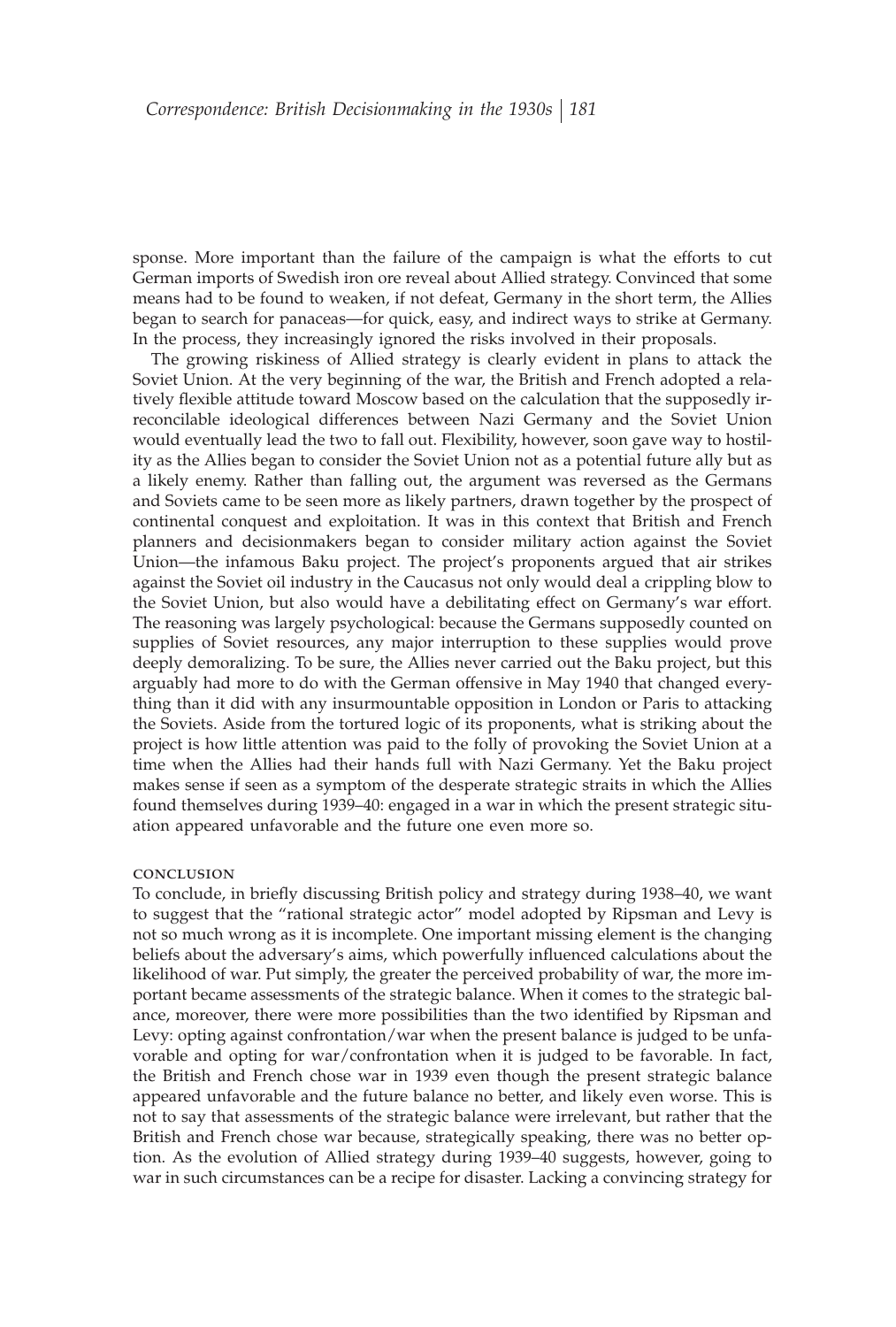victory, the British and French desperately searched for some means to transform the strategic balance in their favor, producing in the process a dangerous radicalization of military planning.

> —*Andrew Barros* Montreal, Canada

—*Talbot C. Imlay* Quebec, Canada

### *To the Editors (Evan Resnick writes):*

In their recent article, Norrin Ripsman and Jack Levy argue that scholars have inadequately conceptualized appeasement as a tool of statecraft, and that they have tended to claim inaccurately that Britain's appeasement of Nazi Germany during the 1930s was aimed primarily at sating German grievances, rather than buying time for British rearmament.1

In this comment, I examine the conceptual aspect of Ripsman and Levy's argument. The authors discard previous attempts by scholars to define appeasement, asserting that all of these definitions suffer from at least one of three serious defects: (1) unfairly prejudging the morality or effectiveness of the policy; (2) narrowly stipulating that the aim of appeasement is to satisfy the grievances of the party being appeased (i.e., the target); and (3) failing to distinguish appeasement from other negotiating strategies involving mutual concessions that are intended to satisfy grievances and avoid war. In their place, the authors propose the following definition: "a strategy of sustained, asymmetrical concessions in response to a threat, with the aim of avoiding war, at least in the short term" (p. 154).

Ripsman and Levy's reconceptualization of appeasement, however, is itself vitiated by three weaknesses: (1) it is prohibitively difficult to operationalize; (2) it conduces to selection bias; and (3) it is so vague that it lumps together substantively distinct policy approaches that would be more usefully assessed separately.

#### PROBLEM #1: DIFFICULTIES IN OPERATIONALIZATION

Ripsman and Levy's definition of appeasement violates a cardinal precept of conceptual development, namely that concepts should be "operational in the broadest sense."<sup>2</sup> Difficulties in operationalization afflict both of the conditions that the authors claim distinguish appeasement from other positive sanctions, namely that appeasement involves the provision of concessions on a sustained and asymmetrical basis.3 With

<sup>1.</sup> Norrin M. Ripsman and Jack S. Levy, "Wishful Thinking or Buying Time? The Logic of British Appeasement in the 1930s," *International Security,* Vol. 33, No. 2 (Fall 2008), pp. 148–181. Additional references to this article appear in parentheses in the text.

<sup>2.</sup> Felix E. Oppenheim, "The Language of Political Inquiry: Problems of Clarification," in Fred I. Greenstein and Nelson W. Polsby, eds., *Handbook of Political Science,* Vol. 1: *Political Science: Scope and Theory* (Reading, Mass.: Addison-Wesley, 1975), p. 297.

<sup>3.</sup> David A. Baldwin defines "positive sanctions" as "actual or promised rewards." Baldwin, "The Power of Positive Sanctions," in Baldwin, ed., *Paradoxes of Power* (New York: Basil Blackwell, 1989), p. 63.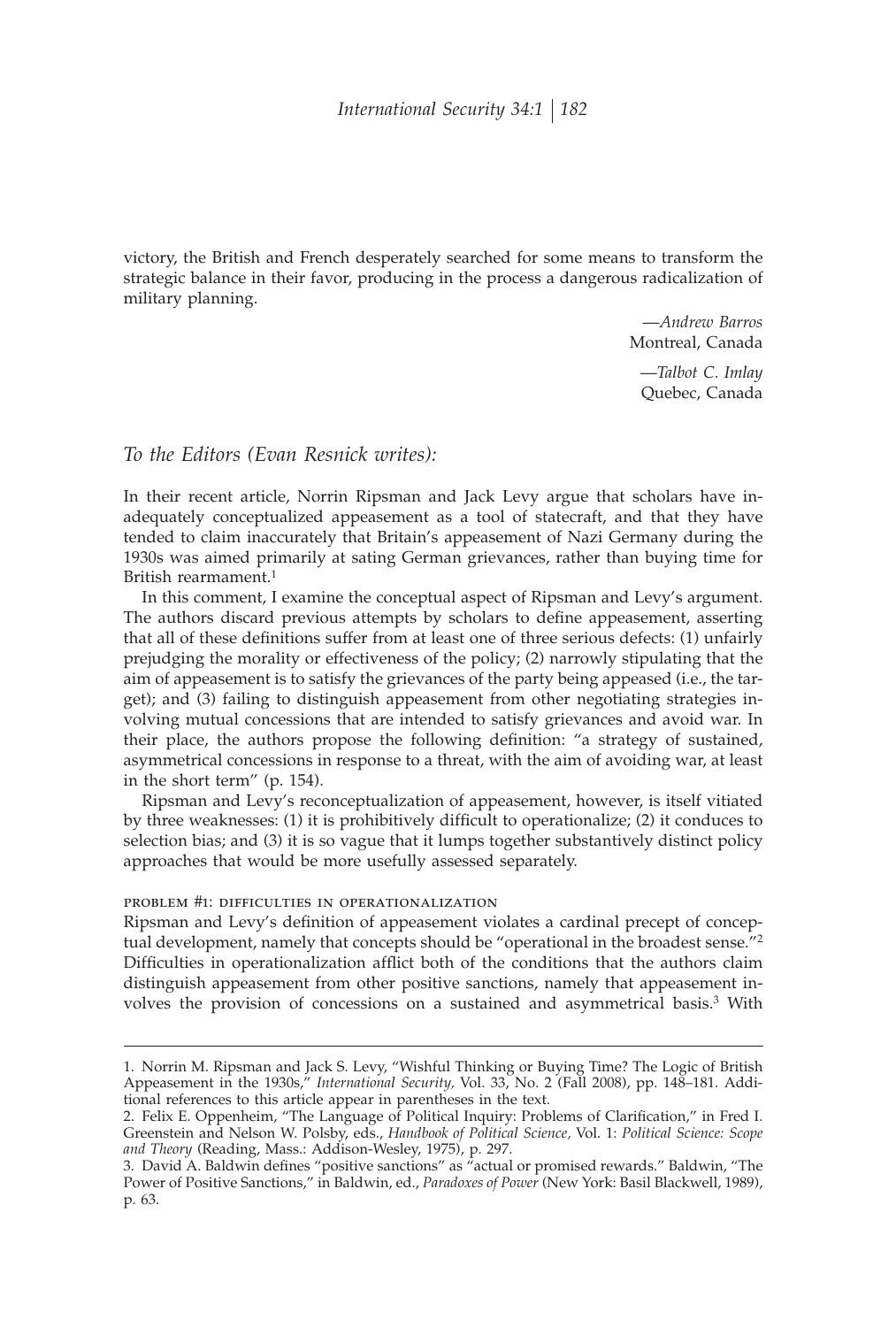respect to the former condition, the authors refrain from articulating a clear threshold that is, the amount of time expended on the influence attempt or a specific number of unreciprocated concessions—that can be used to precisely gauge whether a given influence attempt meets the standard of being sustained. By contrasting appeasement with a tit-for-tat policy (p. 154), Ripsman and Levy imply that if a target does not symmetrically reciprocate a sender's initial concession and the sender proceeds to deliver a second concession, this would meet the criterion of being sustained. However, in light of the standard connotation of the word "sustained" as denoting something that is prolonged in some measure, this appears to be a somewhat loose standard.<sup>4</sup>

The authors' second condition—that concessions must be asymmetrical—is considerably more problematic on operational grounds. The stipulation raises the question of whether an influence attempt should be categorized as appeasement if the sender and the target agree to symmetrical exchanges of concessions ex ante, but the target proceeds to renege on its pledges. The authors address this hypothetical dilemma by elaborating that "appeasement is based on the expectation that the adversary will probably not reciprocate one's concessions with its own concessions of comparable value" (p. 154).<sup>5</sup> Although this qualification resolves the initial problem, it opens up another, as the analyst must then ascertain the sender's estimation, at the time of the influence attempt, of the likelihood that the target will fully reciprocate the sender's concessions. This effort is likely to be complicated by the high probability that senior decisionmakers in the sender state will disagree in their respective estimates. Hawks in the government will likely be pessimistic on this score, whereas doves will probably be optimistic, which, paradoxically, casts hawks (and not doves) as appeasers. In any event, this cal-

<sup>4.</sup> The 1989 edition of the *Oxford English Dictionary* defines the word "sustained" as "kept up without intermission or flagging; maintained through successive stages or over a long period; kept up or maintained at a uniform (esp. a high) pitch or level." Definition derived from the *Oxford English Dictionary,* http://dictionary.oed.com.

<sup>5.</sup> Absent this qualification, a serious incongruity would exist between the authors' definition of appeasement and the historical case that lies at the heart of their study. One can only retrospectively code Britain's concessions to Germany as asymmetrically favorable to the latter. Specifically, at the September 1938 Munich Conference, which indisputably represented the cornerstone of the appeasement attempt, British Prime Minister Neville Chamberlain offered up the Sudeten territory of Czechoslovakia to Germany in exchange for Adolf Hitler's pledges to refrain from invading Czechoslovakia and to peacefully resolve all future German disputes with Britain. From Chamberlain's perspective, Hitler's promises greatly exceeded the value of the relatively marginal parcel of land in eastern Europe being transferred to Germany, particularly given that the region in question was predominantly inhabited by ethnic Germans. This attitude was reflected in Chamberlain's exclamation during a national radio address delivered at the height of the war scare that precipitated the Munich summit, "How horrible, fantastic it is that we should be digging trenches and trying on gas-masks here because of a quarrel in a far-away country between people of whom we know very little." Neville Chamberlain, *The Struggle for Peace* (London: Hutchinson and Company, 1939), pp. 274–276. Had Hitler actually made good on the pledges he rendered at Munich, a strong case could be made that, from Britain's perspective, those concessions would not merely have been symmetrical, but would have actually favored Britain. This interpretation is bolstered by the fact that Hitler viewed the outcome of Munich as a disappointment, given that his preference had been to seize all of Czechoslovakia by force. Ian Kershaw, *Hitler, 1936–1945: Nemesis* (New York: W.W. Norton, 2000), pp. 122–123. Thus, British policy toward Germany during the 1930s qualifies as appeasement according to Ripsman and Levy's definition only if the authors add the qualification that the sender must expect that the target will not fully reciprocate the sender's concessions.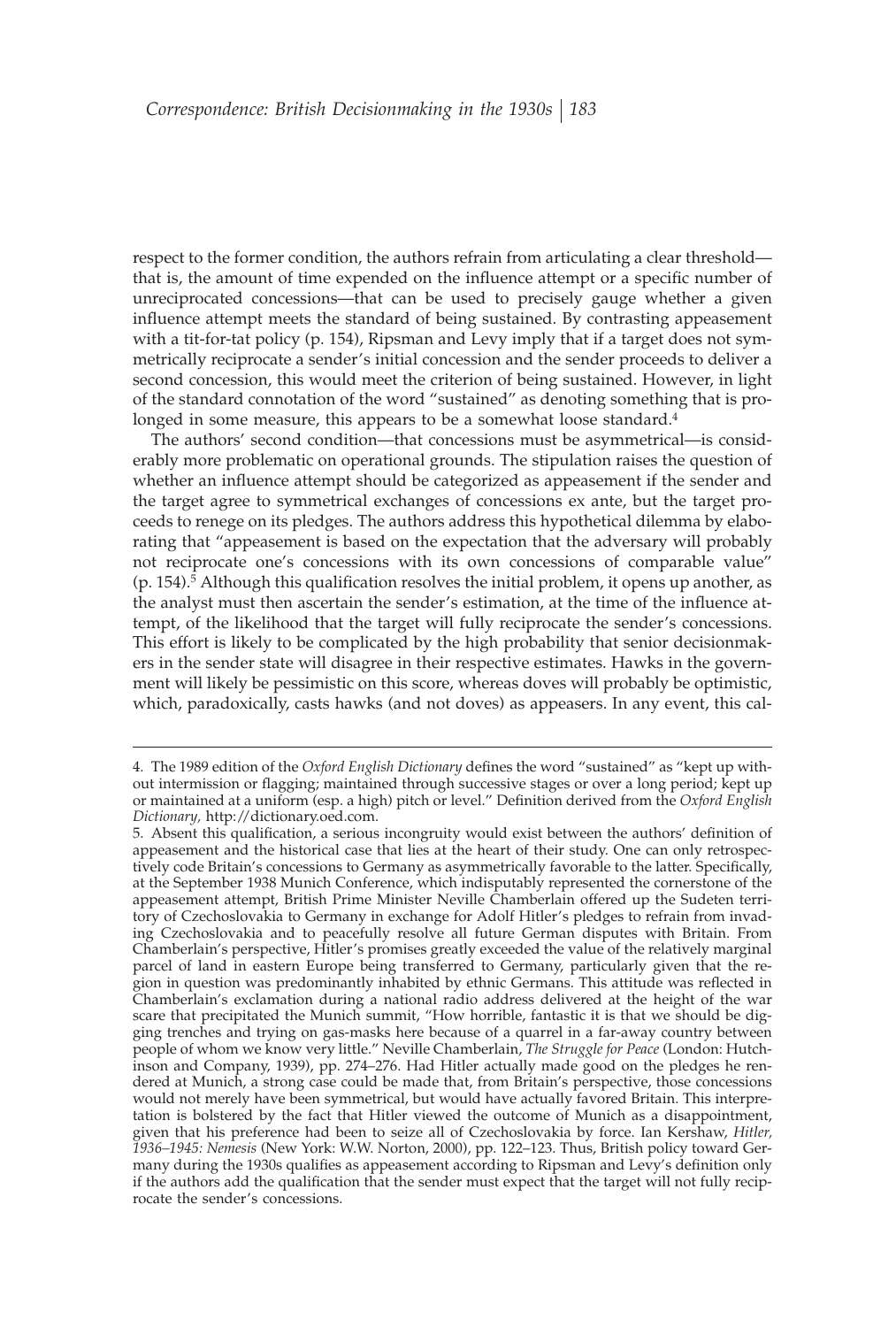culation is extremely difficult and highly subjective, as concessions in different domains (e.g., the sender offers \$50 billion in foreign economic aid in exchange for the target's promised shutdown of its nuclear weapons development program) are not easily rendered commensurable for the purpose of assessing whether they are of "comparable value."6 This opens up the possibility that the sender state's beliefs on this matter at the time the policy is implemented will subsequently be disputed by scholars employing a different standard (or multiple standards) of measure for comparing the value of both sides' concessions.

In any event, acceptance of Ripsman and Levy's definition necessitates that scholars conceptually distinguish influence attempts in which the sender offers concessions on an ostensibly reciprocal basis to the target but does not expect the target to live up to its end of the deal (i.e., appeasement) from those in which the sender offers concessions on an ostensibly reciprocal basis to the target and does expect the target to live up to its end of the deal (i.e., tit-for-tat). Thus, a scenario in which a target symmetrically reciprocates the concessions of the sender, despite the sender's skepticism that it would do so, would ironically meet the authors' definition of appeasement, even though in practice the exchange epitomizes tit-for-tat. The unwieldiness of this approach is underscored by the fact that, to this author's knowledge, no other tool of statecraft has been conceptually bifurcated according to whether or not the sender expects it to succeed.

#### problem #2: selection bias

Ripsman and Levy's effort to anchor their definition of appeasement in the expectations of the sender state will inevitably lead to selection bias among scholars who employ the definition to generate a universe of historical cases for testing their theories of appeasement. This is because historical cases in which the sender state provided concessions to a target but expected the target to cheat on its commitments (i.e., cases of appeasement) are likely those in which a policy of concessions was least likely to succeed in the first place. Conversely, cases in which the sender expected the target to fully reciprocate its concessions (i.e., cases of tit-for-tat) will likely be those in which policy success was most likely. Thus, Ripsman and Levy's definition ultimately falls victim to the same flaw of prejudging the likely effectiveness of the policy that the authors claim disqualifies a number of the extant scholarly definitions of appeasement that they seek to replace.

#### problem #3: appeasement versus other positive sanctions

By broadly characterizing appeasement as "concessions," Ripsman and Levy fail to substantively differentiate appeasement from other positive sanctions, given that all such sanctions involve the provision of some form of concessions. By definition, appeasement differs from other positive sanctions according to the sustained and asymmetrical manner in which the policy is implemented, even if the substance of the policy is otherwise identical. Thus, the only possible alternative instruments of positive sanctions permitted by this definition would be those in which equally nebulous concessions are delivered on a sustained and (expected) symmetrical basis, a nonsustained and (expected) symmetrical basis, or a nonsustained and (expected) asymmetrical ba-

<sup>6.</sup> On the difficulties of judging whether social exchanges are symmetrical or asymmetrical, see David A. Baldwin, "Power and Social Exchange," in Baldwin, *Paradoxes of Power,* pp. 100–128.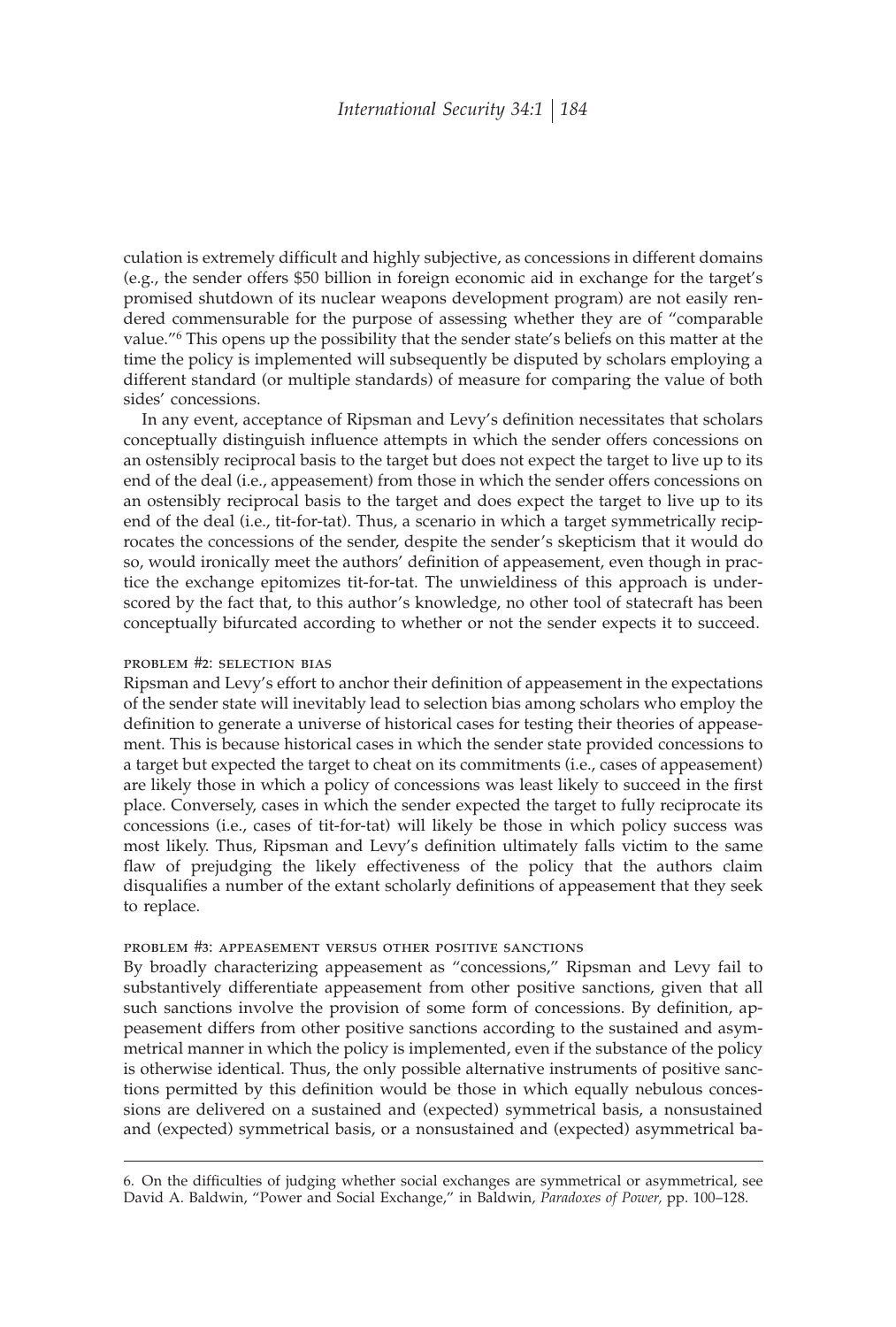sis. This convoluted method of differentiation is acceptable only if it is neither possible nor fruitful to establish meaningful substantive differences between different types of concessions.

In this regard, it is instructive to note that international relations scholars have constructed a highly differentiated typology of alternative options in the realm of negative sanctions.7 Although there has been no shortage of disputes among these scholars regarding the proper definition of economic sanctions, coercive diplomacy, power balancing/containment (subdivided into internal and external variants, with the latter in turn subdivided into hard and soft variants), preventive and preemptive war, strategic bombing, covert action, terrorism, state-sponsored terrorism, and deterrence, all of these terms have been defined at a level of nuance and precision that far surpasses what would be the antipode of Ripsman and Levy's conception of appeasement: "a strategy of sustained, asymmetrical punishments in response to a threat." In contrast to Ripsman and Levy's definition of appeasement, each of the aforementioned negative sanctions specifies the substantive character of the punishments being threatened or imposed, which involve distinct sets of endemic risks, costs, and benefits. This glaring disparity in conceptual development can be largely attributed to the fact that political scientists have traditionally concentrated their attention on negative sanctions and have largely ignored positive sanctions.<sup>8</sup>

AN ALTERNATIVE DEFINITION OF APPEASEMENT

In place of Levy and Ripsman's definition of appeasement, I propose another: the attempt to influence the behavior of a state or nonstate actor through the provision of territory or an enlarged sphere of geopolitical influence to that actor.<sup>9</sup> By defining appeasement in substantive terms, analysts can delineate multiple strategies of appeasement that vary according to the manner in which the policy is implemented (e.g., conditionally or unconditionally, single-shot or iterated series of concessions) and the scale of the objective(s) sought.<sup>10</sup>

Importantly, this definition accords with the two historical cases that scholars have most closely associated with appeasement: British policy toward Nazi Germany during the 1930s and Britain's earlier policy toward the United States at the turn of the twentieth century.<sup>11</sup> Both consisted of British actions that match those identified in my definition. Britain appeased the Third Reich between 1936 and 1939 by acquiescing to that regime's military reoccupation of the Rhineland, annexation of Austria, acquisition of the Sudeten territory from Czechoslovakia, and subsequent annexation of the rest of

<sup>7.</sup> Baldwin defines "negative sanctions" as "actual or threatened punishments." Baldwin, "The Power of Positive Sanctions," p. 63.

<sup>8.</sup> See ibid., pp. 58–59; and Daniel W. Drezner, "The Trouble with Carrots: Transaction Costs, Conflict Expectations, and Economic Inducements," reprinted in Jean-Marc F. Blanchard, Edward D. Mansfield, and Norrin M. Ripsman, eds., *Power and the Purse: Economic Statecraft*, Interdepen*dence, and National Security* (Portland, Ore.: Frank Cass, 2000), p. 189.

<sup>9.</sup> This conception of appeasement is also implicitly employed in James D. Fearon, "Rationalist Explanations for War," *International Organization,* Vol. 49, No. 3 (Summer 1995), pp. 408–409.

<sup>10.</sup> Ripsman and Levy divide appeasement into three types or strategies, differentiated solely according to the ends sought by the sender: (1) resolving grievances, (2) diffusing secondary threats, and  $(3)$  buying time (pp. 154–158).

<sup>11.</sup> Ripsman and Levy refer in passing to Britain's successful appeasement of the United States. Ripsman and Levy, "Wishful Thinking or Buying Time?" p. 153.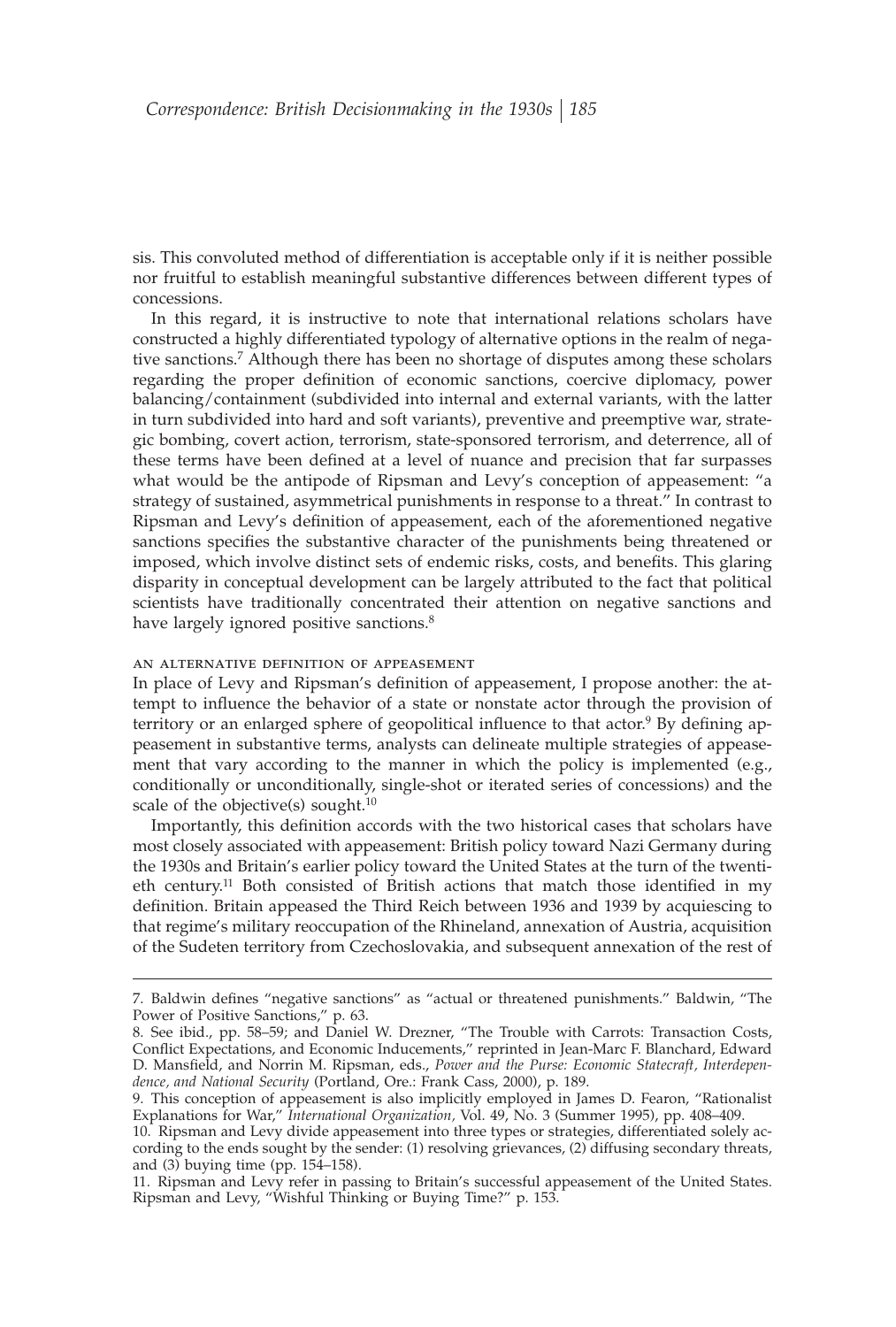Czechoslovakia. Meanwhile Britain's appeasement of the United States between 1896 and 1903 consisted of the former's submission to Washington's urgings to submit a border dispute between its colony of British Guiana and Venezuela to international arbitration, formal acceptance of the Monroe Doctrine, renunciation of its previous opposition to a U.S.-built and fortified Central American canal, and acquiescence to U.S. claims pertaining to the border between Alaska and the Canadian Yukon.12

My definition of appeasement also averts the chief handicaps of Ripsman and Levy's definition. First, it is relatively easy to operationalize. Cases in which states have sought to influence the behavior of another actor through the promise or actual extension of territory or spheres of influence to that actor are readily gleaned from the historical record, are not subject to ex ante versus ex post differences in interpretation, and do not necessitate scrutinizing the contemporaneous attitudes and beliefs of political leaders in the sender state to judge whether the policy was one of appeasement. Second, the definition does not lead to selection bias; as articulated, it does not prejudge whether the sender's exchange of territory and/or sphere of influence in return for changed behavior by the target is likely to achieve success in any given case. Third, by substantively restricting appeasement to the provision of certain types of concessions, the definition permits the differentiation of multiple instruments of positive sanctions, which consist of identifiably discrete behaviors that differ in key respects.

In particular, this conception of appeasement facilitates the clear differentiation of that policy from another, typically dubbed "constructive engagement," which has occupied the attention of both policymakers and analysts in recent years.<sup>13</sup> Although the term "constructive engagement" has been invoked by analysts to depict U.S. policy toward the Soviet Union during the early 1970s' period of détente, apartheid South Africa and Saddam Hussein's Iraq during the 1980s, and Vietnam, North Korea, Russia, and China in the 1990s, it has been as murkily and inadequately conceptualized as that of appeasement.<sup>14</sup> In each of these cases, U.S. policymakers attempted to influence the political behavior of the target state via the establishment and enhancement of contacts with that state across multiple issue areas (diplomatic, economic, military, and/or cultural), creating an increasingly interdependent relationship between the two states.<sup>15</sup>

<sup>12.</sup> These cases are nicely surveyed in Stephen R. Rock, *Appeasement in International Politics* (Lexington: University Press of Kentucky, 2000), pp. 25–76.

<sup>13.</sup> The term "constructive engagement" was coined by Chester A. Crocker in "South Africa: Strategy for Change," *Foreign Affairs,* Vol. 59, No. 2 (Winter 1980/81), pp. 323–351.

<sup>14.</sup> Illustrative examples include Richard N. Haass and Meghan L. O'Sullivan, eds., *Honey and Vinegar: Incentives, Sanctions, and Foreign Policy* (Washington, D.C.: Brookings Institution Press, 2000); Alex Thomson, *Incomplete Engagement: U.S. Foreign Policy towards the Republic of South Africa,* 1981–1988 (Aldershot, U.K.: Avebury, 1996); Zachary Karabell, "Backfire: U.S. Policy toward Iraq, 1988–2 August 1990," *Middle East Journal,* Vol. 49, No. 1 (Winter 1995), pp. 28–47; Victor D. Cha and David C. Kang, *Nuclear North Korea: A Debate on Engagement Strategies* (New York: Columbia University Press, 2003); James M. Goldgeier and Michael McFaul, *Power and Purpose: U.S. Policy toward Russia after the Cold War* (Washington, D.C.: Brookings Institution Press, 2003); Alastair Iain Johnston and Robert S. Ross, eds., *Engaging China: The Management of an Emerging Power* (New York: Routledge, 1999); David Shambaugh, "Containment or Engagement of China? Calculating Beijing's Responses," *International Security,* Vol. 21, No. 2 (Fall 1996), pp. 180–209; and Paul A. Papayoanou and Scott L. Kastner, "Sleeping with the (Potential) Enemy: Assessing the U.S. Policy of Engagement with China," in Blanchard, Mansfield, and Ripsman, *Power and the Purse*, pp. 157– 187. For a critique of scholars' efforts to conceptualize engagement, see Evan N. Resnick, "Defining Engagement," *Journal of International Affairs*, Vol. 54, No. 2 (Spring 2001), pp. 551–566. 15. Generally, international relations scholars have construed the term "interdependence" as "re-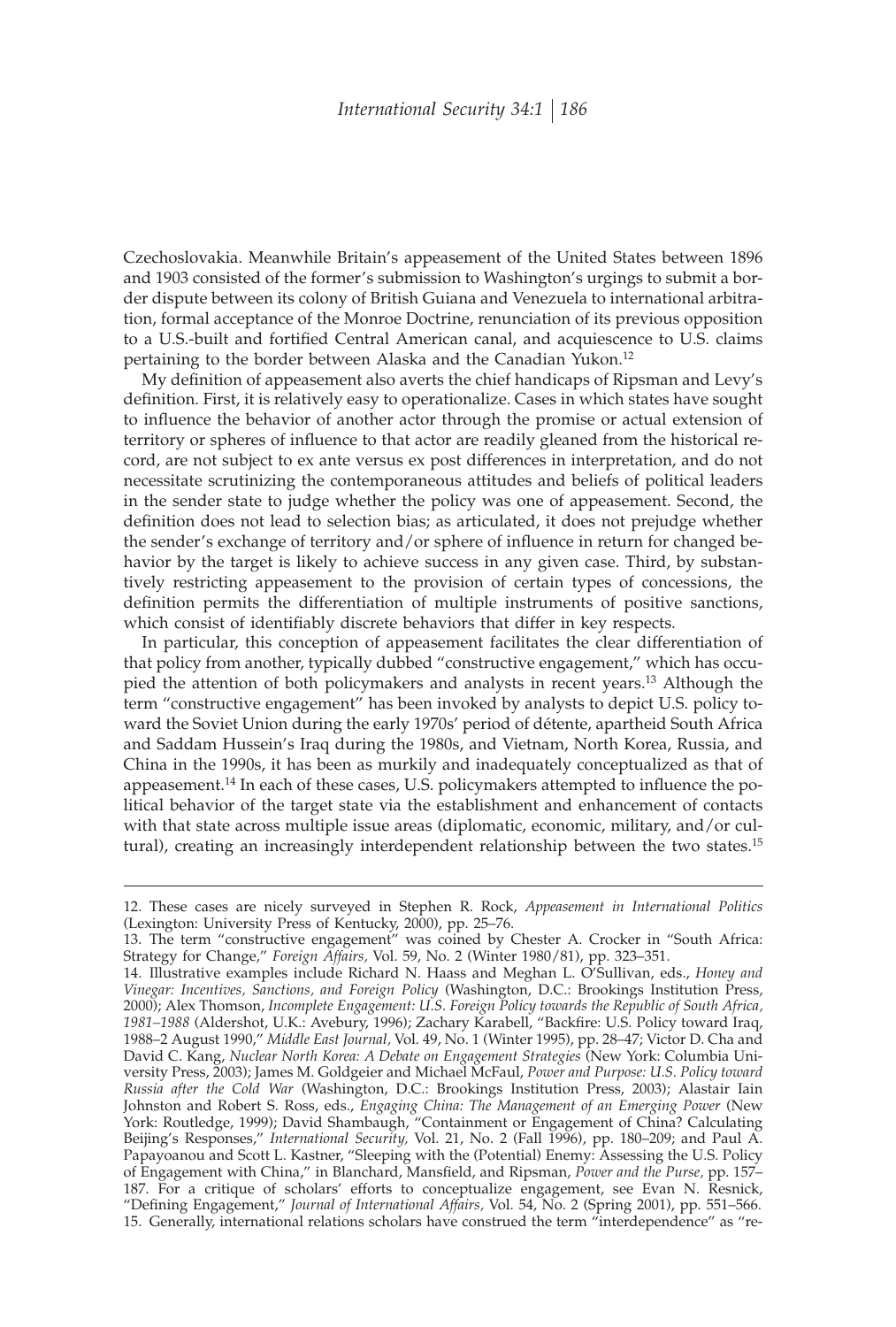Specifically, such contacts included the normalization of diplomatic relations; arms transfers; military aid; intelligence sharing; exchanges of military officials; trade agreements; foreign economic assistance; inauguration of travel and tourism links; and sports, academic, and educational exchanges.<sup>16</sup> In each of these cases, however, even as the United States vigorously engaged the target states in question, it opposed their territorial and geopolitical expansion. Most notably, after Iraq invaded Kuwait in early August 1990, the George H.W. Bush administration immediately severed all remaining bilateral diplomatic, economic, and military contacts with Saddam Hussein's regime; successfully lobbied the United Nations Security Council to impose comprehensive economic sanctions against Iraq; and eventually launched a full-scale war to evict Iraqi forces from Kuwait.17

By defining appeasement and constructive engagement in the above manner, it is possible to draw important generic differences between the two policies. For instance, appeasement and engagement pose distinct risks for the sender state. Appeasement is risky because once the territorial concessions in question have been ceded to the target, if the target reneges at any point after the handover, these concessions can usually be recovered only through war.<sup>18</sup> By contrast, the contacts that make up engagement are typically ongoing and can therefore be curtailed or severed unilaterally by the sender in response to unanticipated misbehavior by the target, without necessitating a war.<sup>19</sup> Engagement poses its own risks for the sender, however. It is useful as a tool of statecraft only as long as the sender is less dependent than the target on the bilateral contacts established under its aegis, thereby permitting the sender to exact a behavioral price from the target for the continuation or expansion of the relationship.<sup>20</sup> Meanwhile both poli-

lations that would be mutually costly to forego." David A. Baldwin, "Interdependence and Power," in Baldwin, *Paradoxes of Power,* p. 180.

<sup>16.</sup> For more comprehensive lists of the types of contacts that would broadly fall under the aegis of engagement as defined here, see Haass and O'Sullivan, *Honey and Vinegar*, pp. 5–6; and Deon Geldenhuys, *Isolated States: A Comparative Analysis* (New York: Cambridge University Press, 1990), pp. 17–18.

<sup>17.</sup> Meghan L. O'Sullivan, *Shrewd Sanctions: Statecraft and State Sponsors of Terrorism* (Washington, D.C.: Brookings Institution Press, 2003), pp. 107, 110.

<sup>18.</sup> British appeasement failed to reform the behavior of Nazi Germany, and a second world war was required to wrest the territories that Germany had been granted during the late 1930s from Hitler's grip.

<sup>19.</sup> This is not to deny, however, that the retraction of engagement by the sender might prompt the target to retaliate militarily.

<sup>20.</sup> According to John J. Mearsheimer, "Although mutual vulnerabilities may arise among states, it is likely that the actual levels of dependence will not be equal. The less vulnerable states would probably have greater bargaining power over the more dependent states and might attempt to coerce them into making extravagant concessions." Mearsheimer, "Back to the Future: Instability in Europe after the Cold War," *International Security,* Vol. 15, No. 1 (Summer 1990), p. 46. The seminal work on the subject of how states can coerce their trading partners into making political and economic concessions is Albert O. Hirschman, *National Power and the Structure of Foreign Trade,* expanded ed. (Berkeley: University of California Press, 1980). Importantly, Douglas A. Borer's examination of the failed U.S. attempt to reform Iraqi behavior through engagement between 1982 and 1990 suggests that even a less dependent sender can be exploited by a more dependent target if the former is an open democracy and the latter is a closed dictatorship. During the U.S. engagement of Iraq from the early 1980s until Iraq's 1990 invasion of Kuwait, Saddam Hussein managed to offset his country's high economic dependence on the United States by fostering powerful private interest groups that aggressively lobbied the White House and the Congress on behalf of ex-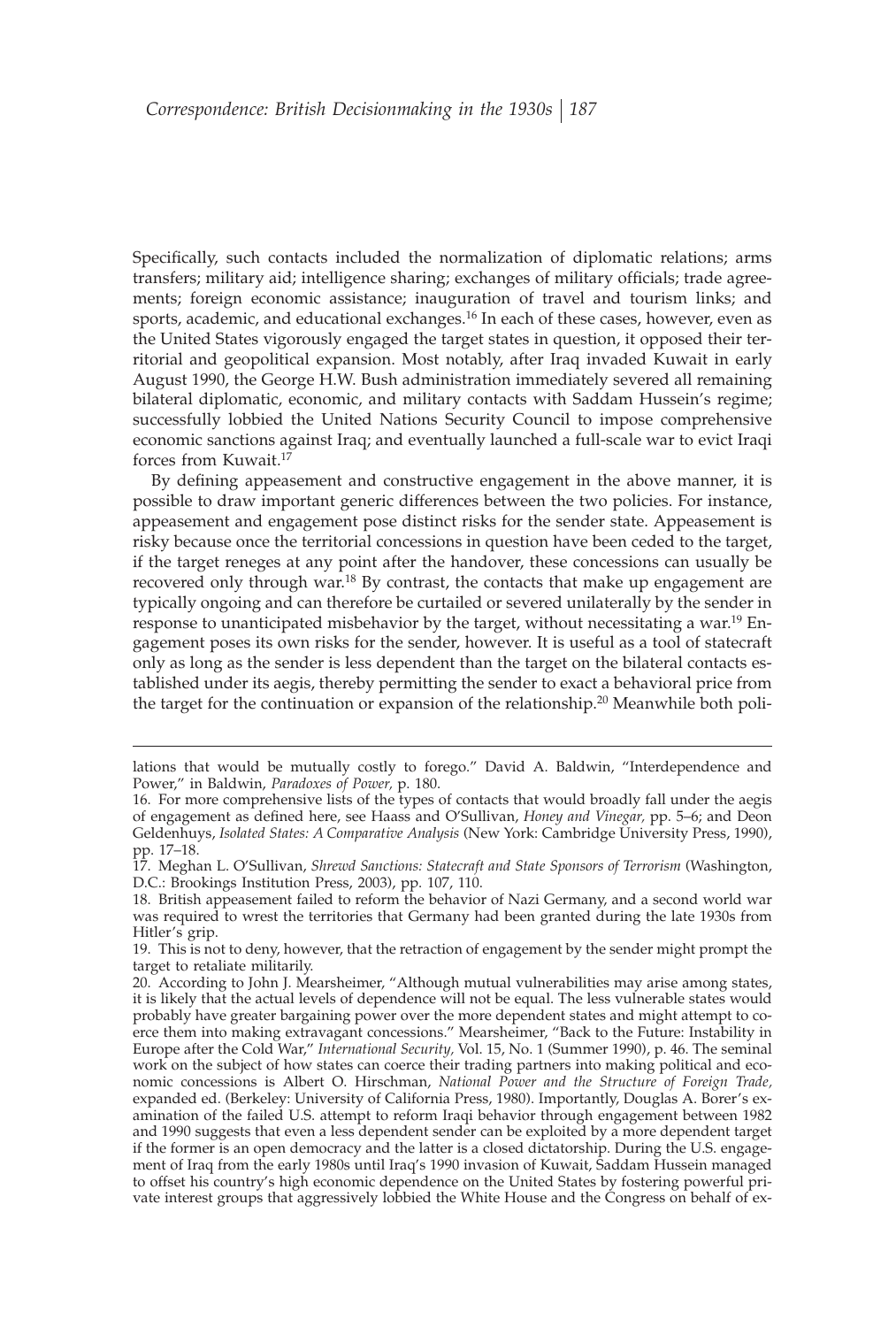cies pose distinct risks for the target. For the target of an appeasement attempt, there is a risk that the territory ceded to it by the sender will prove to be more of a liability than a benefit, due to peaceful or violent resistance by the subjugated populace against the foreign occupier, or more benignly, to secular trends in the global economy.<sup>21</sup> Meanwhile engagement carries the general risk that the target will become increasingly dependent on the sender, thereby rendering it increasingly hostage to the whims of the latter. Further, autocratic target regimes will incur the added risk that expanded contacts and interactions with a liberal democratic sender state will jeopardize their grip on power domestically by undermining their ability to control information and communications flows within their typically closed and opaque polities.<sup>22</sup>

#### conclusion

Ripsman and Levy end their article with the disclaimer that they "leave for future research an assessment of the relative frequency of [the time-buying strategy] of appeasement, its relative utility, and its relation to other policy instruments available to states confronted by a rising power" (p. 181). Their redefinition of appeasement, however, is likely to frustrate, rather than facilitate, scholars' efforts to acquire a better understanding of this venerable, if much maligned foreign policy instrument. In this letter, I have proposed an alternative conception that not only places the study of appeasement on more solid footing but also firmly differentiates that policy from constructive engagement, another tool of positive sanctions that has been ubiquitously discussed but is just as poorly understood.

> —*Evan Resnick* New York, New York

## *Norrin M. Ripsman and Jack S. Levy Reply:*

In our recent article, we proposed a new typology of appeasement and argued that the appeasement of Nazi Germany by Britain in the 1930s was driven primarily by the goal

panded bilateral trade relations. Borer, "Inverse Engagement: Lessons from U.S.-Iraq Relations, 1982–1990," *Parameters,* Vol. 33, No. 2 (Summer 2003), pp. 51–65.

<sup>21.</sup> Richard N. Rosecrance, *The Rise of the Trading State: Commerce and Conquest in the Modern World* (New York: Basic Books, 1985), pp. 34, 160–162; Robert Gilpin, *War and Change in World Politics* (New York: Cambridge University Press, 1981), p. 142; Carl Kaysen, "Is War Obsolete? A Review Essay," *International Security,* Vol. 14, No. 4 (Spring 1990), pp. 42–64; Klaus Knorr, *The Power of Nations: The Political Economy of International Relations* (Princeton, N.J.: Princeton University Press, 1975); and Stephen G. Brooks, "The Globalization of Production and the Changing Benefits of Conquest," Journal of Conflict Resolution, Vol. 43, No. 5 (October 1999), pp. 646–670. For a dissenting view, see Peter Liberman, *Does Conquest Pay? The Exploitation of Occupied Industrial Societies* (Princeton, N.J.: Princeton University Press, 1998).

<sup>22.</sup> Carl J. Friedrich and Zbigniew K. Brzezinski, *Totalitarian Dictatorship and Autocracy* (Cambridge, Mass.: Harvard University Press, 1956), pp. 3–30, 129–204; Gordon Tullock, *Autocracy* (Boston: Kluwer Academic Publishers, 1987), pp. 17–34; and Robert S. Litwak, *Regime Change: U.S. Strategy through the Prism of 9/11* (Washington, D.C.: Woodrow Wilson Center Press, 2007), p. 119. For a fascinating case study of such ambivalence, see M.E. Sarotte, *Dealing with the Devil: East Germany, Détente, and Ostpolitik, 1969–1973* (Chapel Hill: University of North Carolina Press, 2001), pp. 46–54.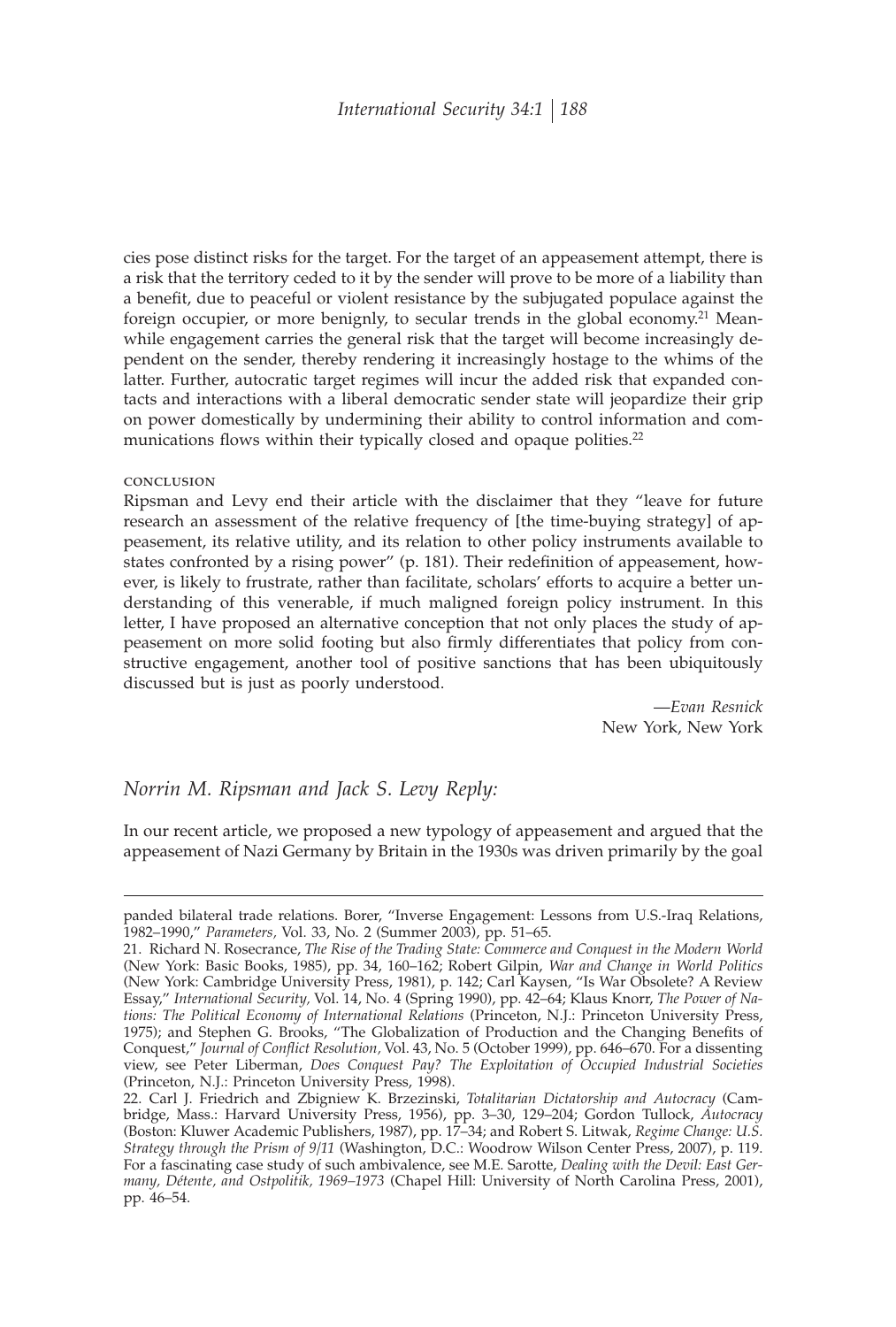of buying time for rearmament, not by a naïve confidence that appeasement would satisfy Adolf Hitler's grievances and maintain the peace.<sup>1</sup> Evan Resnick questions the conceptual utility of our definition, and Andrew Barros and Talbot Imlay question key aspects of our historical interpretation. Their letters raise important issues, only some of which we have space to address here. We begin with some of Resnick's concerns, and then turn to Barros and Imlay's critique.

#### the conceptualization of appeasement

Conventional definitions of appeasement generally emphasize the use of concessions to satisfy the adversary's grievances, reduce tensions, and avoid war for the foreseeable future. We argued that these definitions narrowly equate appeasement with the dominant interpretation of British and French appeasement of Nazi Germany in the 1930s and neglect other forms of appeasement. They also fail to distinguish appeasement from other influence strategies involving concessions. These concerns led us to propose an alternative definition of appeasement as "a strategy of sustained, asymmetrical concessions in response to a threat, with the aim of avoiding war, at least in the short term" (p. 154).

We then distinguished three different types of appeasement strategies, based on the goals and expectations of the appeaser: (1) "resolving grievances" to create a lasting peace; (2) "diffusing secondary threats" to focus on a primary threat—by conserving resources, denying the primary adversary an important ally, or perhaps redirecting the hostility of the secondary threat toward the primary threat; and (3) "buying time" to prepare for (and perhaps deter) a possible military confrontation by rearming or securing allies. We used this typology to distinguish our buying-time interpretation of British appeasement policy toward Nazi Germany from a standard resolvinggrievances interpretation.

We welcome the task of elaborating on our definition of appeasement in response to Resnick's criticisms, as our efforts to construct a typology of appeasement and apply it to the 1930s left too little space for a complete treatment of all conceptual issues in a single article. In his letter, Resnick focuses primarily on our definition of appeasement rather than on our typology. He argues that our definition is "prohibitively difficult to operationalize," that our emphasis on the appeaser's expectations regarding the adversary leads to selection bias in efforts to generate a universe of cases of appeasement, and that it lumps together distinct policies that ought to be differentiated. We consider each of these issues in turn.

Resnick begins his discussion of operationalization by arguing that we fail to specify a threshold for "sustained" concessions, in terms of time or the number of unreciprocated concessions. We agree that operational definitions are desirable, particularly for the purposes of creating a large data set or identifying cases for comparative case-study analysis. Concepts must be theoretically developed before they can be usefully operationalized, however, and the task of constructing quantitative indicators should not take priority over capturing the essence of the phenomenon in question. Our introduc-

<sup>1.</sup> Norrin Ripsman and Jack S. Levy, "Wishful Thinking or Buying Time? The Logic of British Appeasement in the 1930s," *International Security,* Vol. 33, No. 2 (Fall 2008), pp. 148–181. Further references to this article appear parenthetically in the text.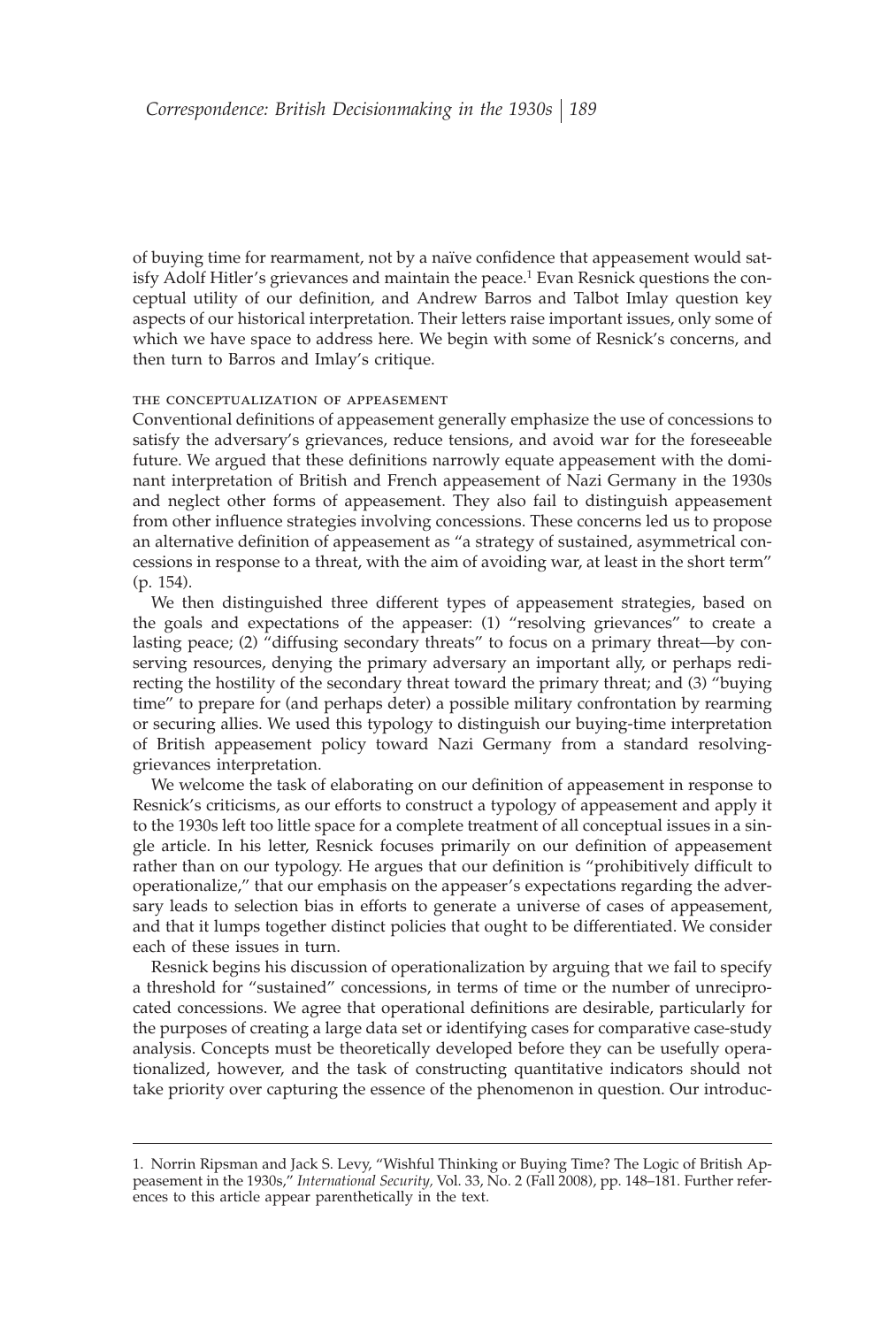tion of the "sustained" qualifier makes an important distinction between a policy of appeasement and a single concession to the adversary.

Operational definitions must also be guided by the theoretical aims of a particular study and its spatial and temporal domain. Scholars addressing slightly different research questions might want to operationalize the concept differently. "Sustained" might mean something different in the contemporary era of rapid communications than in ancient Greece or early modern Europe. Devising indicators of "sustained" that are transhistorically and transculturally valid is a useful task, but it is an extraordinarily difficult one.

Resnick argues that our requirement that concessions must be asymmetrical is particularly problematic. Our aim in requiring that concessions be asymmetrical as well as sustained was to differentiate appeasement from strategies involving reciprocity, including tit-for-tat, where the first actor begins with a cooperative move and cooperates afterward if and only if the adversary reciprocates. Sustained cooperation in response to comparable levels of cooperation by the adversary is not appeasement.2 At the time an actor makes its concession, it does not know whether its adversary will reciprocate, but it does have expectations about the adversary's intentions. Thus we argue that "a strategy of appeasement is based on the expectation that the adversary will probably not reciprocate one's concessions with its own concessions of comparable value" (p. 154).

By including the appeaser's expectations, we avoid the problem of how to classify symmetrical concessions that are followed by the target reneging on its promises. Resnick concedes that we circumvent this problem, but argues that our emphasis on expectations introduces additional problems. First, expectations are hard to measure, and the assessment of expectations is complicated by disagreements among senior leaders regarding the likely behavior of the adversary. We concede that identifying political leaders' expectations and intentions is a difficult, data-intensive task. If a variable is theoretically important, however, it needs to be included in the analysis. Any analysis of state's grand strategies that fails to include the goals, perceptions, and expectations of political leaders is likely to be superficial. A focus on these perceptual variables, as well as on the differences in preferences and expectations among key decisionmakers, is standard in foreign policy analysis.<sup>3</sup> We incorporate these differences into our study of British policy in the 1930s.

Resnick also argues that our focus on expectations of adversary behavior raises another problem, one of selection bias for researchers who want to generate a universe of cases to test theories of appeasement. He argues that a policy of concessions is more likely to fail in cases in which the sender expects the target to cheat on its commitments than one in which the sender expects its adversary "to fully reciprocate its concessions (i.e., cases of tit-for-tat)." He concludes that our definition has the problem of "prejudging the likely effectiveness of the policy."

<sup>2.</sup> It is important to note that appeasement requires asymmetrical but not necessarily unilateral concessions. Britain and France made extensive concessions at Munich, but not unilateral ones, because they required Hitler to forgo the rest of Czechoslovakia. For a definition of appeasement that requires unilateral concessions, see Daniel Triesman, "Rational Appeasement," *International Organization,* Vol. 58, No. 2 (Spring 2004), pp. 345–373, at p. 345.

<sup>3.</sup> Richard C. Snyder, H.W. Bruck, and Burton Sapin, *Foreign Policy Decision-Making (Revisited)* (New York: Palgrave, 2002). The focus on actor preferences and the informational environment is also standard in most game-theoretic analyses.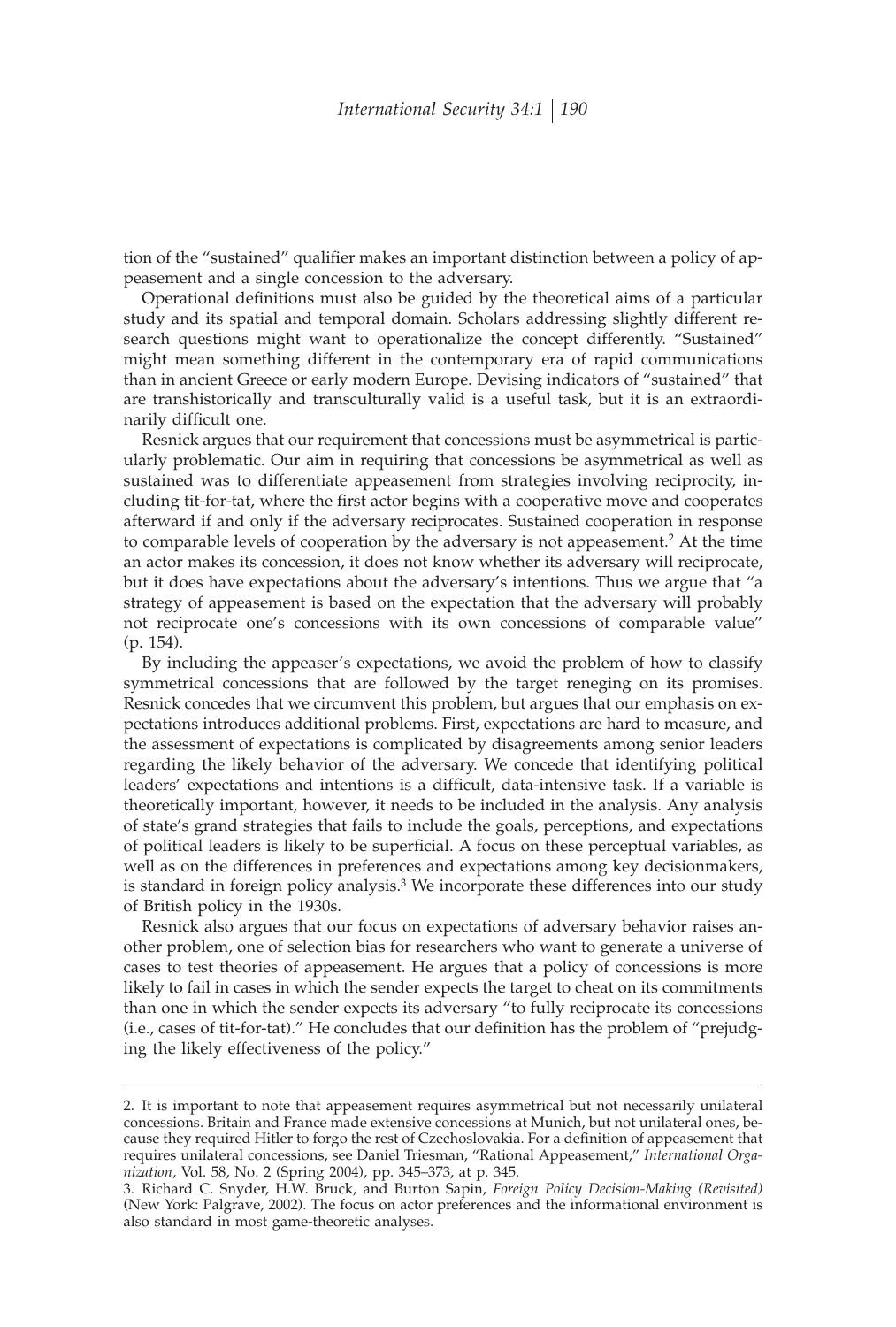By referring to expectations of full reciprocity and tit-for-tat, Resnick goes beyond appeasement and implicitly refers to a test of the relative effectiveness of policies of appeasement and reciprocity. In our article, we did not engage the question of the effectiveness of alternative strategies, only the question of why British leaders adopted the policies they did. Still, Resnick raises important questions about evaluating effectiveness. His argument is weakened, however, by the fact that he ignores our distinction among different types of appeasement. His comparison of expectations of cheating and full reciprocity, for example, misses a third possibility, one in which the sender expects that concessions will work to satisfy the adversary's grievances even in the absence of reciprocal concessions (our resolving-grievances variant of appeasement). Although Resnick seems to be equating expectations of cheating with appeasement and expectations of the faithful adherence to agreements with a strategy of reciprocity, in fact expectations of the faithful adherence to agreements can be associated with either a strategy of reciprocity or a resolving-grievances strategy of appeasement. In the latter, the appeaser often expects the adversary to honor its limited concessions in response to the appeaser's disproportionate concessions.

Resnick's neglect of our distinction among different types of appeasement also has implications for the evaluation of policy success. Outcomes may be worst when you do not trust the adversary, best when you expect full reciprocity, and somewhere in between when you expect that asymmetric concessions will work to satisfy grievances. We cannot infer the relative success of policy directly from outcomes, however, because outcomes are shaped by underlying conditions and the strategic environment (and by the actions of the adversary), as well as by the policy a state adopts, in response to those conditions, given its expectations and motivations. These factors must be incorporated in any evaluation of policy success.

Consider the buying-time appeasement strategy. If a state expects the adversary to cheat on any promises it makes, and if strategic conditions are unfavorable (and hence not conducive to a confrontational policy) but expected to improve, it may implement a buying-time appeasement strategy. If this strategy works to diffuse threats in the short term and postpone war until the state is better prepared militarily and economically, the policy should presumably be judged a relative success, even if the adversary violates some of its promises and even if the outcome is war.4 Thus there is not a one-toone relationship between expectations of the adversary's response to one's concessions and the evaluation of policy success, and Resnick's charge of selection bias is misplaced. Any discussion of selection bias must recognize the different types of appeasement (or other strategies), the conditions under which they are adopted, and the necessity of applying different criteria of policy effectiveness to each of them.

A third charge raised by Resnick is that we fail to differentiate appeasement from other kinds of positive sanctions. We agree that it would be theoretically useful to construct a more complete conceptual framework that differentiates among various forms of positive sanctions, including constructive engagement. We took a small step in that direction by distinguishing appeasement from reciprocity and other concession-based strategies that do not involve sustained and asymmetrical concessions, and also by distinguishing among different types of appeasement strategies. There is certainly more that could be done to build on the extensive literature on positive sanctions. This was

<sup>4.</sup> The British appeasement of Germany in the 1930s was based on flawed assessments of the strategic balance and cannot be judged a success.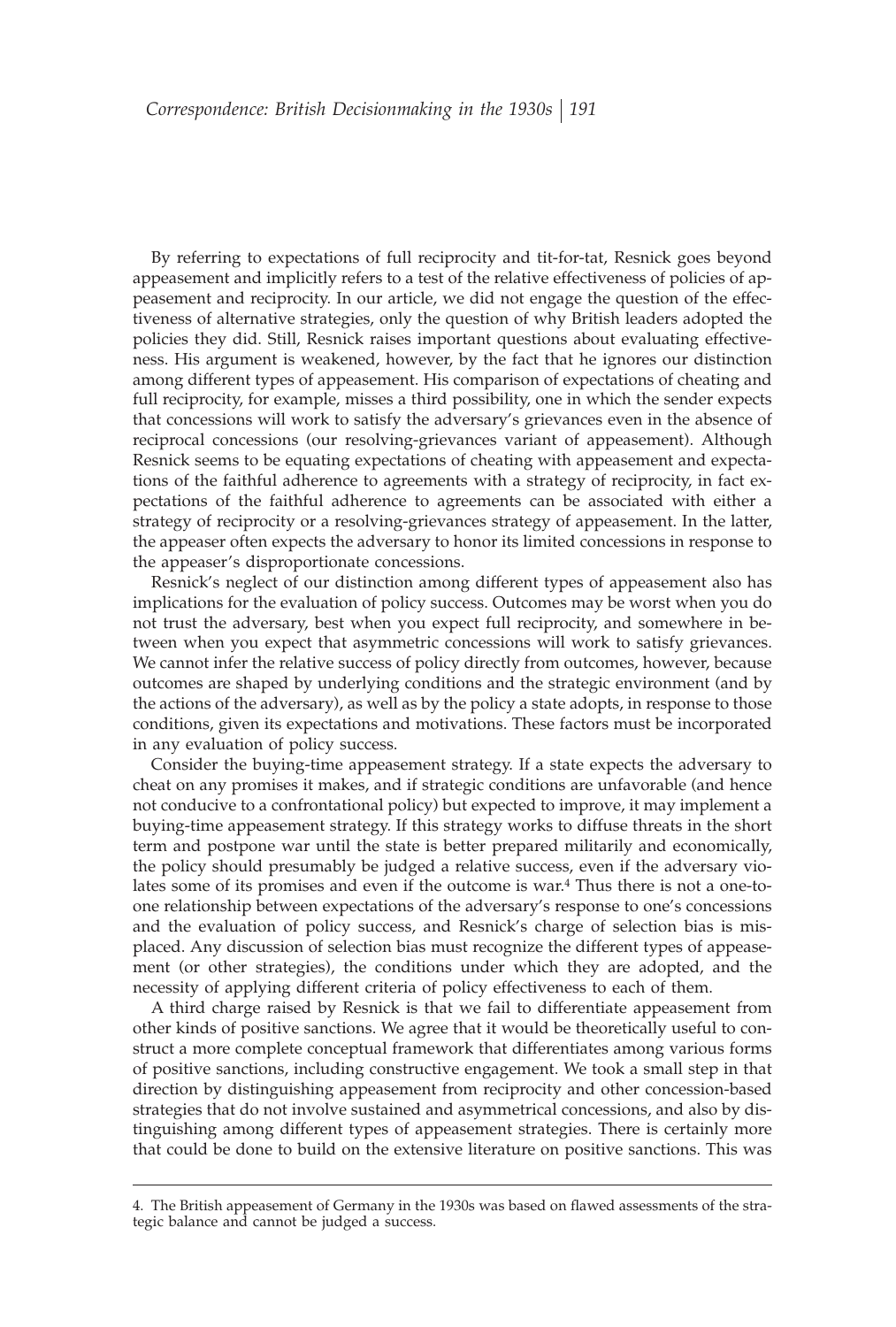not our primary aim in suggesting a typology of appeasement and applying it to the 1930s, but we encourage Resnick and others to pursue this line of research.

In the hope of facilitating the construction of a database on appeasement, Resnick defines appeasement as "the attempt to influence the behavior of a state or nonstate actor through the provision of territory or an enlarged sphere of geopolitical influence to that actor." This definition is problematic on several grounds. In contrast to our definition, which conceives of appeasement as a response to threat, Resnick does not include the perception of threat in his definition. States often act to enlarge the sphere of geopolitical influence of a key ally, but that would generally not constitute appeasement. Thus, for example, the United States' efforts to build up the strength of its European allies after World War II to facilitate their role in a strategy of containment of the Soviet Union do not constitute appeasement.

We also question the prominent place Resnick gives to the "provision of territory" to another actor. Although it is true that a disproportionate number of wars arise from territorial disputes,<sup>5</sup> appeasement strategies can be based on other forms of concessions. Resnick's definition would not incorporate "economic appeasement," which can have important security externalities.<sup>6</sup> It would also exclude a state's attempt to provide greater autonomy to a region within its borders or to a colony in an attempt to head off a rebellion. Our own definition encompasses a broader range of policy instruments that can be included in an appeasement strategy.

Another difference in our respective definitions of appeasement is that we require that concessions be asymmetrical, whereas Resnick does not explicitly include that requirement. Territorial partitions have historically been a common instrument for managing international disputes, but they were often implemented in ways that satisfied the great powers territorially at the expense of weaker states while minimizing the effects on the overall balance of power.7 We would exclude cases of "symmetrical" territorial partitions, but it appears that Resnick's definition might include them as appeasement. Similarly, we would not include the Nazi-Soviet Pact as involving appeasement, even though it enlarged both states' territorial spheres of influence. Given Resnick's emphasis on the importance of operationalization, we should note that he fails to specify how much of a provision of territory is necessary for appeasement. Presumably, small adjustments do not qualify.

In conclusion, Resnick's criticisms of our definition of appeasement are thoughtprovoking but ultimately not convincing, and his own definition is too restrictive and requires further conceptualization.

#### chamberlain and appeasement

Barros and Imlay raise a number of important issues in their critique of our historical interpretation of British appeasement policy. They devote half of their letter to British decisionmaking in 1939, which goes beyond the focus in our article on British strategic calculations and appeasement policies in the 1933–38 period. Although we endorse

<sup>5.</sup> Paul D. Senese and John A. Vasquez, *The Steps to War: An Empirical Study* (Princeton, N.J.: Princeton University Press, 2008).

<sup>6.</sup> Joanne Gowa, *Allies, Adversaries, and International Trade* (Princeton, N.J.: Princeton University Press, 1994). On economic appeasement, see Steven Lobell, "Economic Appeasement or Realpolitik? Britain's Trade Concessions to Germany during the 1930s," paper presented at the conference "Grand Strategy in the Interwar Years," Salt Lake City, Utah, March 26–27, 2009.

<sup>7.</sup> Edward Vose Gulick, *Europe's Classical Balance of Power* (New York: W.W. Norton, 1955).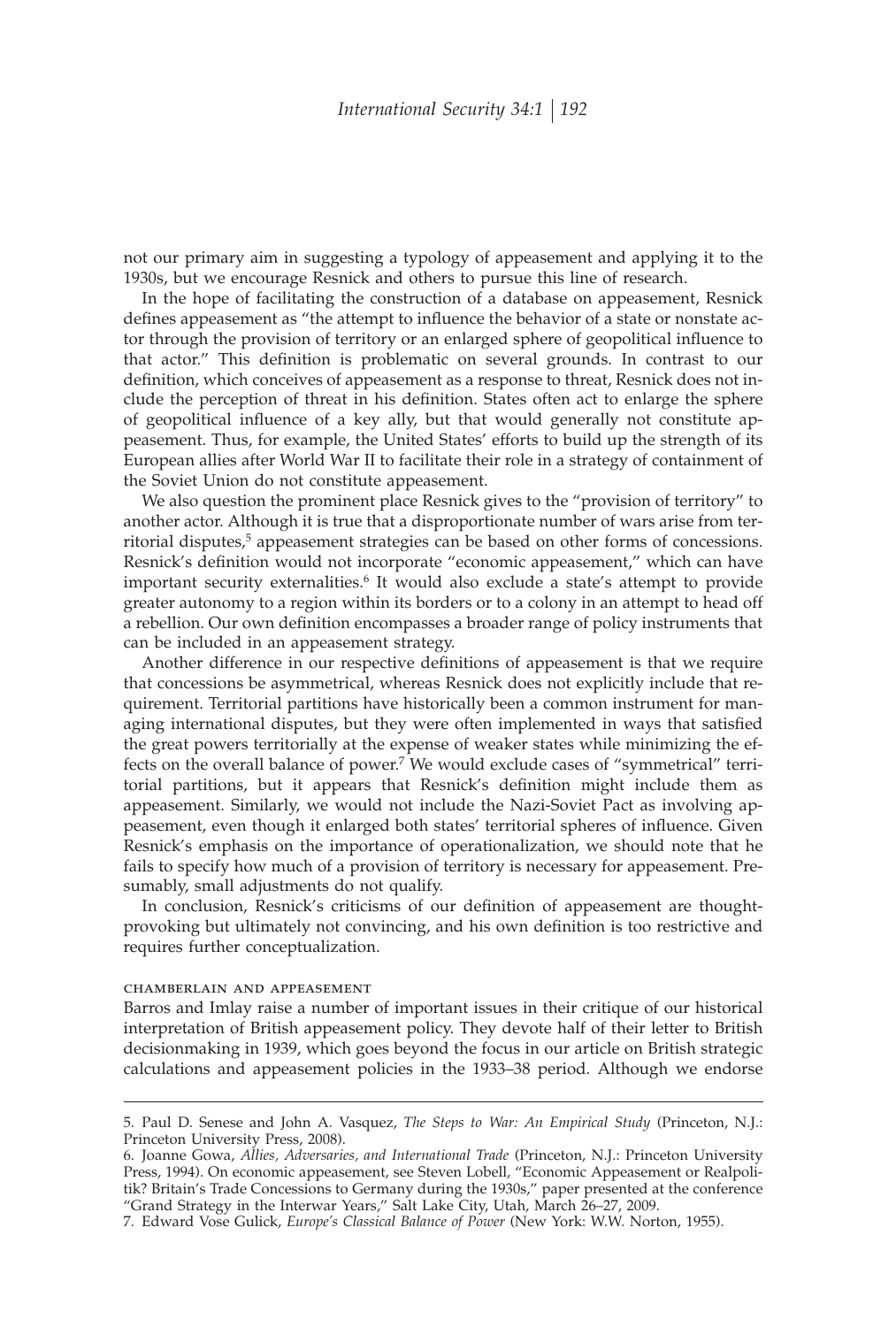Barros and Imlay's implicit use of controlled comparison to provide greater empirical leverage on the analysis of earlier decisions,<sup>8</sup> and although we plan to examine the 1939 period in a subsequent study, we focus here on their critique of our analysis of Britain's response to the Czechoslovak crisis of 1938.

The core of our disagreement with Barros and Imlay is our divergent interpretations of British Prime Minister Neville Chamberlain and his expectations, preferences, and strategic calculations. In particular, Barros and Imlay argue that British decisions in 1938 were driven by British leaders' "assumptions and beliefs about Nazi Germany's aims" rather than by their perceptions of the strategic balance, which they claim was "largely irrelevant" for Chamberlain. To some extent, this is because Barros and Imlay focus on the Munich Conference rather than on the events leading up to it. As we demonstrate in our article, the British Cabinet had decided well in advance of Munich that Czechoslovakia could not be defended, that the strategic balance had already shifted in Germany's favor, and that a military confrontation with Germany would be unwise until the strategic balance was rectified.<sup>9</sup>

The pivotal decision came in March 1938, after the *Anschluss* of Austria made it clear that Sudeten Czechoslovakia would likely be Hitler's next target. The Cabinet decided at its March 22 meeting, six months prior to Chamberlain's meeting with Hitler, that at least until British air defenses were completed and the strength of the Royal Air Force was augmented with additional aircraft, they could not guarantee Czechoslovakia's sovereignty against German aggression or join France in a forceful response to a German challenge.<sup>10</sup> At this juncture, as they had throughout the 1930s, strategic calculations predominated, especially the belief that British disarmament in the 1920s had put the British military services so far behind that they would not be able to contemplate war with Germany until the end of the decade at the earliest.<sup>11</sup> We therefore agree with Wesley Wark that Chamberlain and the Cabinet were "undeniably . . . influenced by the pessimism that flowed from intelligence circles. The near and medium-term military balance was presumed to be perilous, a perception that was instrumental in convincing the cabinet to avoid the dangers of any attempt at deterrence, above all during the Munich crisis."12

More broadly, however, Barros and Imlay subscribe to a core component of the conventional understanding of Chamberlain—namely that he had underestimated

<sup>8.</sup> See Alexander L. George and Andrew Bennett, *Case Studies and Theory Development in the Social Sciences* (Cambridge, Mass.: MIT Press, 2005), pp. 67–72.

<sup>9.</sup> In contrast, French leaders did not believe that the deterioration in the strategic balance would be reversed. See Norrin M. Ripsman and Jack S. Levy, "The Preventive War That Never Happened: Britain, France, and the Rise of Germany in the 1930s," *Security Studies,* Vol. 16, No. 1 (January– March 2007), pp. 32–67.

<sup>10.</sup> Cabinet 15 (38), March 22, 1938—CAB 23/93, pp. 33–46.

<sup>11.</sup> Chamberlain reiterated this strategic logic in a letter to his sister Ida shortly before the Munich Conference: "You should never menace unless you are in a position to carry out your threats and although if we have to fight I should hope we should be able to give a good account of ourselves we are certainly not in a position in which our military advisors would feel happy in undertaking to begin hostilities if we were not forced to do so." Neville Chamberlain to Ida Chamberlain, September 11, 1938—Papers of Neville Chamberlain, University of Birmingham Library, Special Collections, Birmingham, United Kingdom (hereinafter UBL), NC 18/1/1068.

<sup>12.</sup> Wesley K. Wark, *The Ultimate Enemy: British Intelligence and Nazi Germany, 1933–1939* (Ithaca, N.Y.: Cornell University Press, 1985), p. 231. See also John Charmley, *Chamberlain and the Lost Peace* (London: John Curtis, 1989), p. 65; and Peter Neville, *Hitler and Appeasement: The British Attempt to Prevent the Second World War* (London: Hambledon Continuum, 2006), pp. 201–202.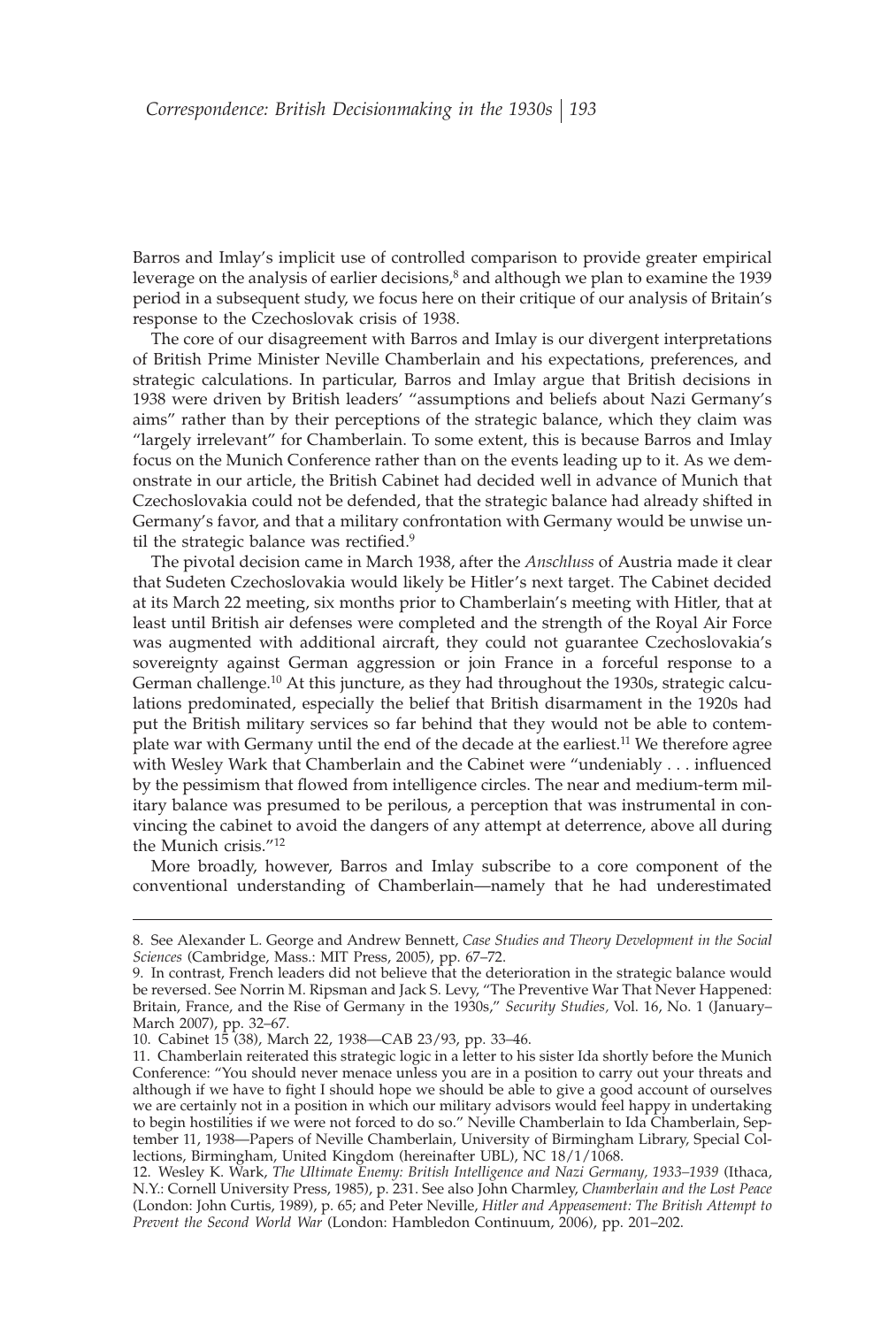Hitler's intentions and was confident that Hitler's ambitions could be satisfied with concessions—although they contend that it was reasonable for him to believe so given insufficient information and the novelty of the Nazi challenge. Based on our reading of Chamberlain's contributions to Cabinet discussions, the Committee on Imperial Defence, and bilateral conferences with French leaders, as well as his private papers and correspondence, we believe that Chamberlain has been misunderstood by many historians, who have portrayed him as excessively naïve about German intentions and ignorant about strategic considerations. To some extent this is a consequence of Chamberlain's death in 1940, which made him a convenient scapegoat for Winston Churchill and others, as he could not defend himself from the grave.13 Chamberlain's personality was probably also a contributing factor, however. He had an acid character laden with a misplaced sense of superiority over all others, for whom he had undisguised con tempt.14 This disposition, which won him many enemies, only enhanced his attractiveness as a target. Most of all, though, the frequent vacillations in Chamberlain's writings and statements on Hitler and the prospects for peace enabled historians to find a wealth of quotations to support derogatory interpretations of his strategic understanding, which they portrayed as naïve and economistic.

A classic example of his vacillations can be found in Chamberlain's March 1938 letter to his sister Hilda. He began by expressing his frustration with Germany: "Owing to those wretched Germans we were unable to get away until after lunch yesterday. I wished them at the bottom of the sea; instead of which they are at the top of the land, drat 'em!" He continues in despair, "It is perfectly evident surely now that force is the only argument Germany understands and that 'collective security' cannot offer any prospect of preventing such events until it can show a viable force of overwhelming strength backed by determination to use it." Yet, in the same letter he waxed optimistic: "If we can avoid a violent coup in Czecho-Slovakia, which ought to be feasible, it may be possible for Europe to settle down again and some day for us to start peace talks again with the Germans."15 Similarly, in May 1938 he lamented to Hilda that "the fact is that the Germans who are bullies by nature are too conscious of their strength and our weakness and until we are as strong as they are we shall always be kept in this state of chronic anxiety." Yet he concluded his letter with greater optimism, "But I thank God for a steady unruffled Foreign Secretary who never causes me any worry and perhaps we shall pull through without disaster."16

We argue that Chamberlain vacillated in his official positions regarding Germany, his behind-the-scenes rationales, and his private correspondence for several reasons. To be-

<sup>13.</sup> James P. Levy, *Appeasement and Rearmament: Britain, 1936–1939* (Lanham, Md.: Rowman and Littlefield, 2006), p. xiii.

<sup>14.</sup> Peter Neville, for example, observes that Chamberlain "had a hard, abrasive edge that antagonized people." Neville, *Hitler and Appeasement,* p. 37. John Colville comments that Chamberlain's "vanity takes the form of resenting any kind of criticism or mockery.... He likes to be set on a pedestal and adored, with suitable humility, by unquestioning admirers." Colville, *The Fringes of Power: 10 Downing Street Diaries, 1939–1955* (New York: W.W. Norton, 1985), p. 79. See also R.A.C. Parker, *Chamberlain and Appeasement: British Policy and the Coming of the Second World War* (London: Macmillan, 1993), pp. 4–6.

<sup>15.</sup> Neville Chamberlain to Hilda Chamberlain, March 13, 1938—UBL, NC 18/1/1041.

<sup>16.</sup> Neville Chamberlain to Hilda Chamberlain, May 22, 1938—UBL, NC 18/1/1053. R.A.C. Parker quotes the latter portion of the letter in support of Chamberlain's optimism, but ignores the former portion. See Parker, *Chamberlain and Appeasement,* p. 124.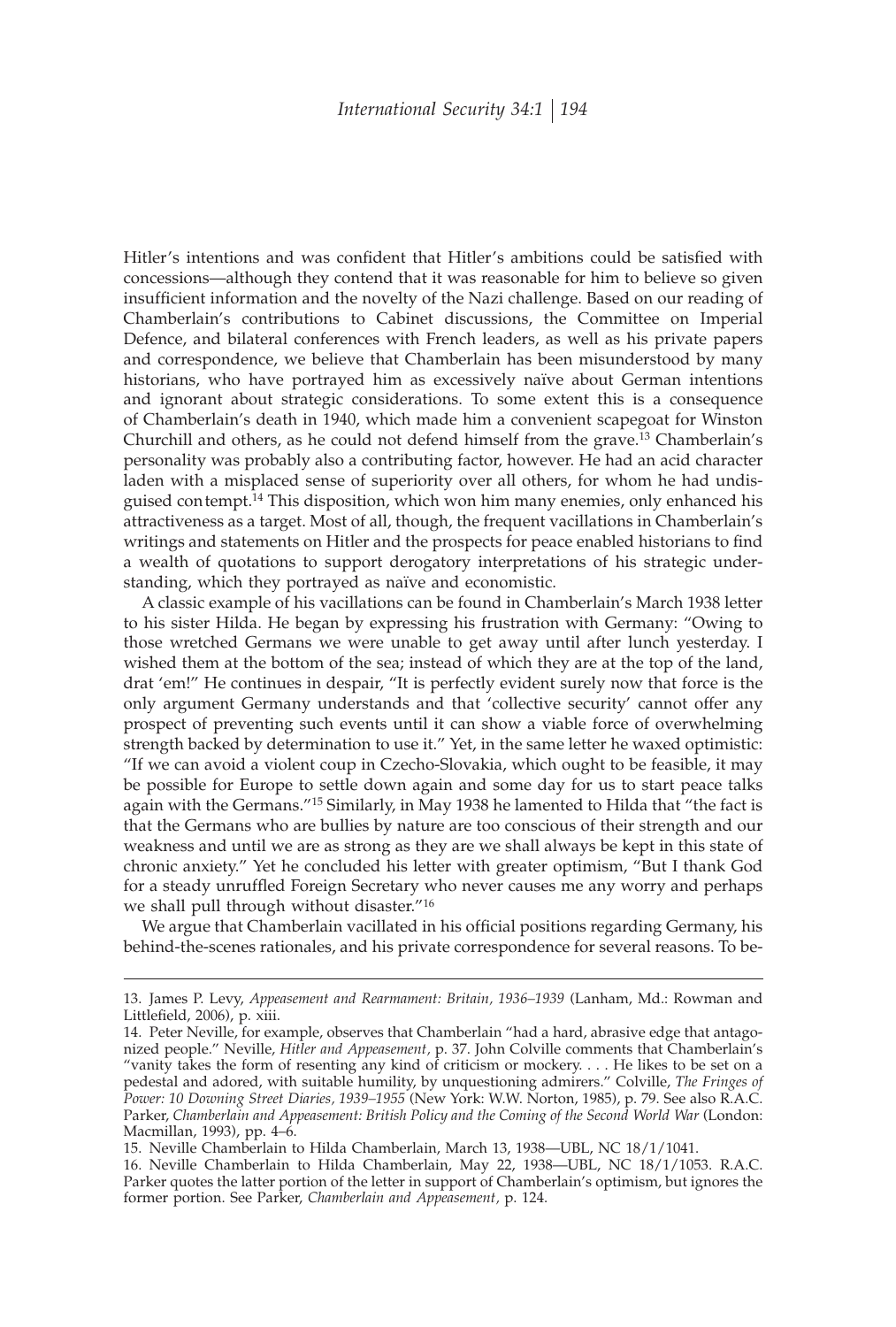gin with, he was at core a politician and was eager to retain the necessary public, parliamentary, and Cabinet support to remain in control of policy. Therefore, he might represent his views differently to different audiences depending on the interests at stake. This might explain, for example, why he publicly touted the Munich agreement as "peace in our time," whereas behind closed doors he was more measured.<sup>17</sup> Second, Chamberlain was under enormous stress. He faced a hostile and implacable adversary in Hitler, who was rearming rapidly, escalating the pace of his geopolitical challenges, and appeared to be leading Europe to the brink of war. Chamberlain believed that a war would be economically devastating for Great Britain and, based on British military intelligence, that the air defense gap had not been closed to the point at which he could seriously contemplate war with Germany in 1938. Consistent with cognitive dissonance theory, the stress caused by these dissonant core beliefs caused Chamberlain to vacillate wildly between expressions of hope that Hitler could be bought off with strategic concessions and utter despair that war was inevitable.18 Finally, it is possible that Chamberlain's illnesses while he was prime minister might have contributed to his changing views.19 The inconsistency manifested in Chamberlain's correspondence has allowed historians, conditioned by the "guilty men" culture advanced by Churchill, Anthony Eden, and others after the war, to cherry-pick from Chamberlain's writings and significantly exaggerate his confidence that war with Hitler could be avoided with strategic concessions.

We argue that there is no reason to privilege the traditional interpretation, which is based on quotes taken out of context and ignores the evidence of Chamberlain's skepicism of Hitler, which tended to dominate his vacillating views. Some uncertainty remained, of course, but Chamberlain's response to this uncertainty was to adopt the cautious policy of trying to appease Hitler in the short term in order to delay a confrontation and buy time for rearmament, which he hoped would deter a future confrontation and prepare Britain for war if deterrence failed. Our interpretation draws support from its consistency with Chamberlain's attitudes from 1933 to 1938, with official British policy toward Germany from 1933 to 1938, and with British military intelligence throughout the period.

We argue that Chamberlain's attitude toward Germany in 1938 is fairly consistent with his views throughout the 1930s, which reflected a distrust of the Nazi regime that was deepened with each German challenge and reneged agreement. In July 1933, for example, when the Cabinet was considering accommodating German demands

<sup>17.</sup> Robert Jervis, *Perception and Misperception in International Politics* (Princeton, N.J.: Princeton University Press, 1976), p. 78.

<sup>18.</sup> On cognitive dissonance theory, see Leon Festinger, *A Theory of Cognitive Dissonance* (Stanford, Calif.: Stanford University Press, 1957). On the effects of stress, see Ole R. Holsti and Alexander L. George, "The Effects of Stress on the Performance of Foreign Policy-Makers," in C.P. Cotter, ed., *Political Science Annual* (Indianapolis, Ind.: Bobbs-Merrill, 1975), pp. 255–319.

<sup>19.</sup> Chamberlain died of stomach cancer in 1940. Although it may not have been diagnosed in 1937 and 1938, this malady develops over several years and causes stomach upset, fatigue, indigestion, and heartburn in its early stages, which could have contributed to Chamberlain's irritability and vacillations as prime minister. Indeed, Chamberlain's letters to his sisters reveals that, in his first year-and-a-half as prime minister, he suffered at various times from prolonged bouts of gout-like symptoms, sinus infections, indigestion, nausea, and difficulty sleeping, including a persistent bout in August 1938. See Robert Self, ed., *The Neville Chamberlain Diary Letters,* Vol. 4: *The Downing Street Years, 1934–1940* (Aldershot, U.K.: Ashgate, 2005), especially 276–280, 323, 338–341.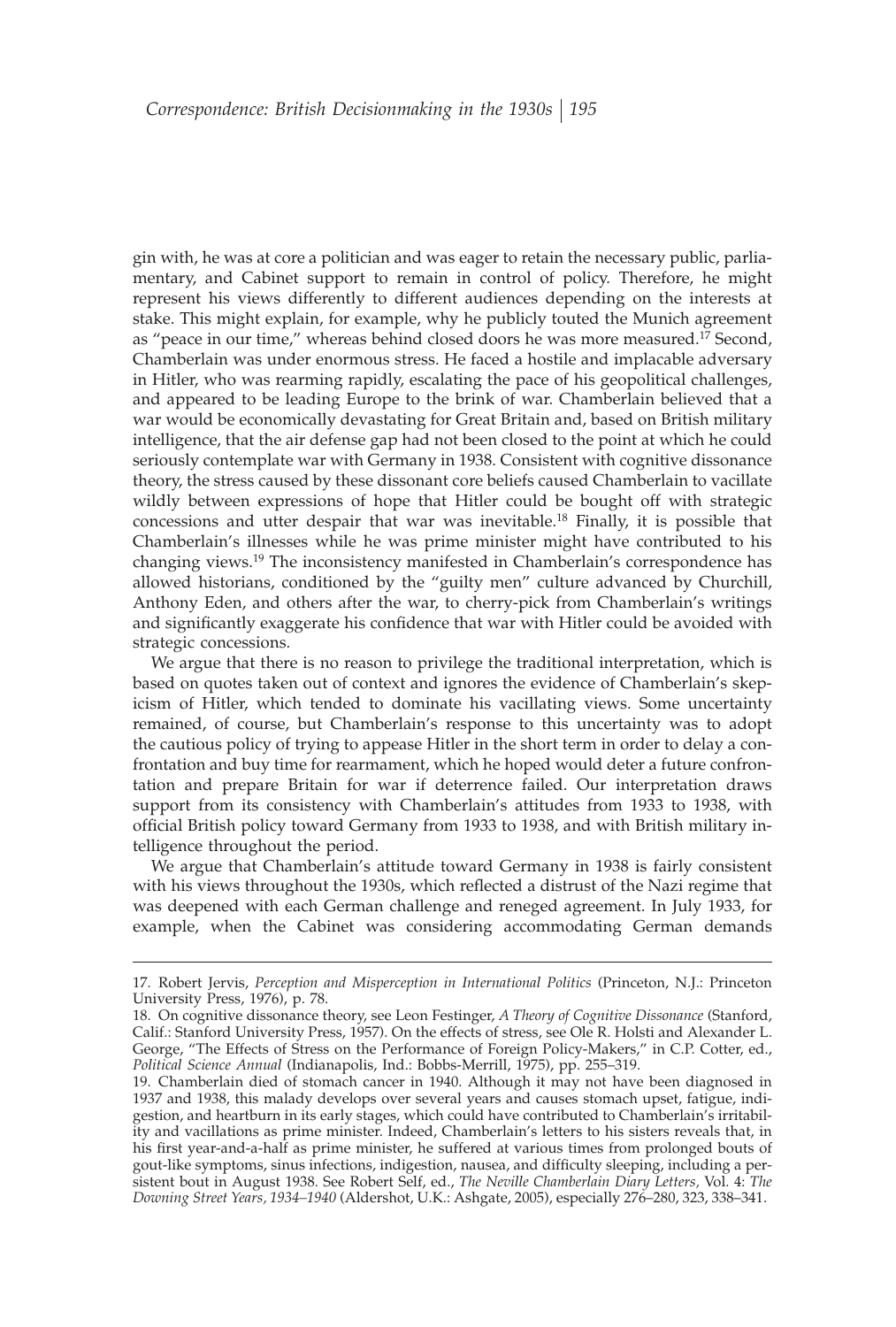for equality within the disarmament convention, then-Chancellor of the Exchequer Chamberlain was among the most vocal opponents of pushing the French to make concessions. He argued that it would be a mistake to push France into a position of weakness, "as he felt misgivings about the attitude of Germany."20 In correspondence with the pro-German Lord Lothian in June 1936, Chamberlain indicated that, if an agreement with Germany were possible, he would be willing to go "a long way to get it." Nonetheless, he cautioned, "I have a lurking suspicion that there is no real *bona fides* in Germany, and that she is merely playing for time until she feels herself strong enough to make her next spring."21

Thus Chamberlain never had much faith in either the Nazi regime or Hitler's goodwill. Hitler's frequent challenges and flagrant disregard for agreements signed and commitments made only reinforced Chamberlain's mistrust of Hitler and undercut any hope he had that war could be avoided over the long run through accommodation of Nazi Germany. As he indicated to his sister Ida in September 1938, he viewed Hitler as "a lunatic" and "half mad."22 And, as mentioned, he viewed the Germans as "bullies by nature."

Nonetheless, Chamberlain's long-standing concerns about the economic costs of war and the paralyzing effect it could have on British power, the vulnerability of the empire, and the inadequacy of British air and coastal defenses made him seek ways to stall for time both to rearm at a manageable pace and to repair British relations with Italy, if not Germany.<sup>23</sup> He continued to hope that appeasement of Italy could be successful.<sup>24</sup> Whether he believed that rearmament combined with prying Italy from within the German orbit would allow Great Britain to prevent a war with Germany through deterrence, or whether he expected these measures to allow Britain to fight Germany on more favorable terms, his actions do not suggest significant optimism that accommodating German demands could avoid war by satisfying Hitler's ambitions.25 Indeed, as Chamberlain explained after stepping down, "The day may come when my much cursed Munich will be *understood.* Neither we nor the French were prepared for war....

concessions to Mussolini to pry Italy away from Germany, as a means of reducing the number of enemies Britain faced and, if possible, deterring Germany from future war. See Cabinet 6 (38), Feb-

<sup>20.</sup> Cabinet 48 (33), July 26, 1933—CAB 23/76, p. 343.

<sup>21.</sup> Chamberlain to Lord Lothian, June 10, 1936—UBL, NC 7/7/5.

<sup>22.</sup> Neville Chamberlain to Ida Chamberlain, September 3, 1938, and Neville Chamberlain to Hilda Chamberlain, September 11, 1938, in UBL, NC 18/1/1066 and NC 18/1/1068, respectively. 23. Chamberlain's emphasis on appeasing other threats to concentrate more energy on Germany goes back to 1933, when he encouraged the Committee on Imperial Defence (CID) to improve relations with Japan in order to relieve the threat in the Far East (which was then listed as Britain's strategic first priority) and, therefore, make Europe and the potential German threat the priority. Minutes of the 261st meeting of the CID, November 9, 1933—CAB 2/6, p. 52. In February 1938, Chamberlain's dispute with Foreign Secretary Anthony Eden, which led to the latter's resignation from Cabinet, centered not on their expectations that Germany could be restrained through concessions, but on Chamberlain's insistence that the British government go out of its way to make

ruary 19, 1938—CAB 23/92, pp. 179 ff. 24. This fits our "diffusing secondary threats" variation of appeasement.

<sup>25.</sup> Christopher Layne judges that Chamberlain expected that Germany could be deterred with Italy's support once Great Britain rearmed fully. Layne, "Security Studies and the Use of History: Neville Chamberlain's Grand Strategy Revisited," *Security Studies,* Vol. 17, No. 3 (July 2008), pp. 397–437. We attach a lower probability to Chamberlain's expectation that it would be possible to deter Germany.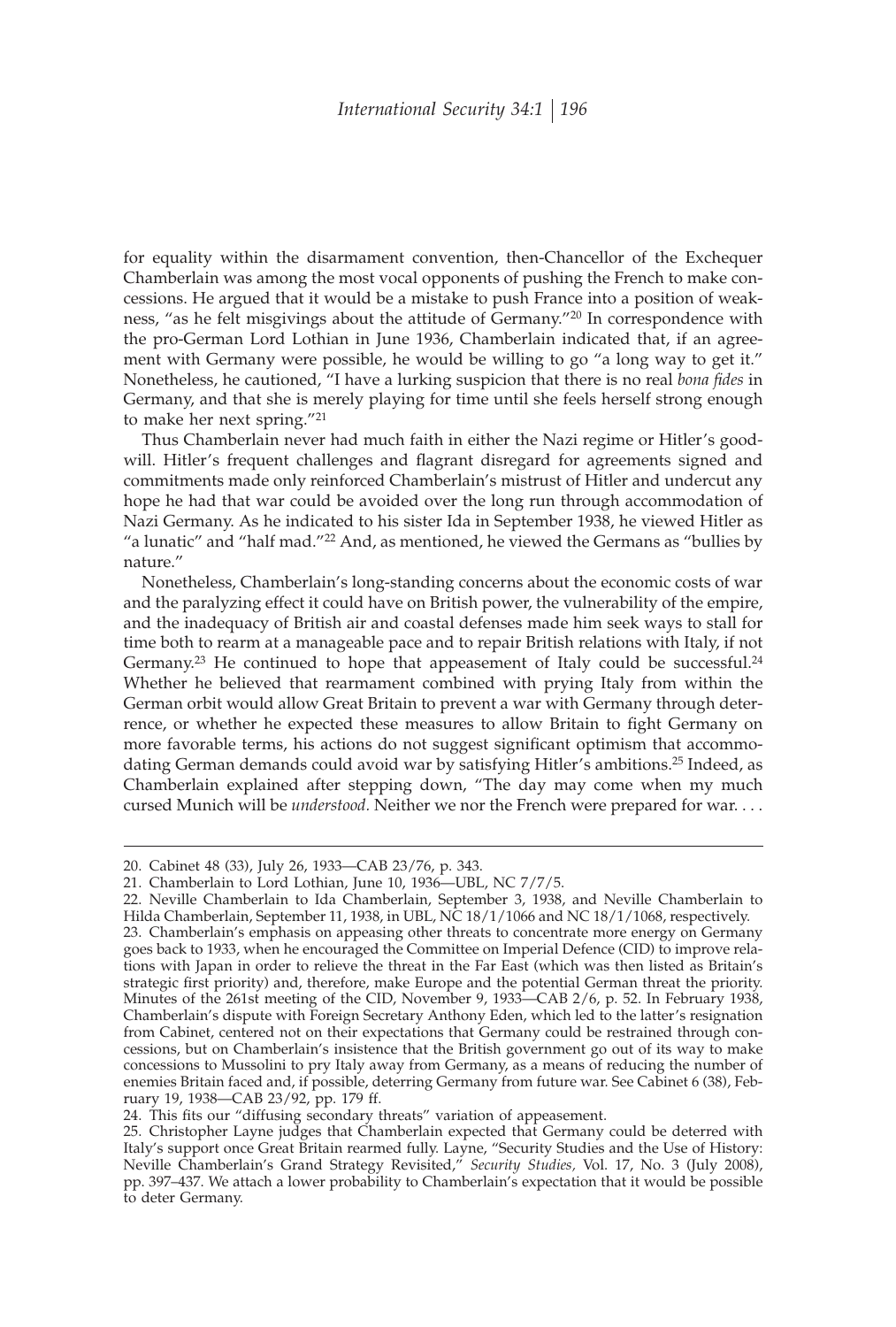If only we had had another year of preparation, we should have been in a far stronger position and so would the French. But anyway, whatever the outcome it is clear as daylight that if we had had to fight in 1938 the result would have been far worse."<sup>26</sup> We therefore disagree with Barros and Imlay's assertion that throughout the Munich crisis, "Chamberlain remained convinced that Germany's aims were limited."

Furthermore, we argue that our interpretation of Chamberlain's rationale for appeasement is consistent with the policy preferences of every British government from 1933 to 1938, governments in which Chamberlain played integral roles. As we demonstrate in our article, successive Cabinets judged that a military apparatus that had been systematically underfunded and an arms industry that was not geared to a rapid rearmament process, in Frank McDonough's words, "threw a heavy burden on diplomacy to buy time and reduce tension."27 The British response to Hitler's illegal rearmament in 1933 was to initiate Great Britain's own rearmament program. The Cabinet's decision not to oppose Hitler's 1936 remilitarization of the Rhineland was based on the assumption that the British armed forces were not yet prepared to match the air and naval challenge that Germany could mount, although they expected to be prepared by the end of the decade. Our interpretation of Chamberlain's motivations is also in step with British military intelligence reports for the period, which consistently warned that British rearmament had not yet reached the point at which the government could contemplate war with Germany.28 Thus the evidence in government documents and Chamberlain's private papers provides more support for the argument that Chamberlain distrusted Germany but was compelled by his understanding of the strategic balance to stall for time to allow British rearmament than it does for the argument that Chamberlain had an optimistic view of Nazi Germany.

Finally, we take issue with Barros and Imlay's argument that "given what was and what could be known at the time, it was reasonable to wager that Hitler's aims were limited." As we indicated in our article, soon after Hitler's rise to power, British Cabinet ministers, Foreign Office officials, and military observers recognized that the führer was bent on overturning the Versailles treaty with likely challenges to the demilitarized Rhineland, independent Austria, Sudeten Czechoslovakia, Danzig, Memel, former German colonial possessions, and possibly Alsace-Lorraine. Many acknowledged that, given German ambitions and the bellicose Nazi rhetoric and militarism, it would be difficult to avoid a major European war (pp. 159-160). Given this interpretation of German ambitions, it would have been unreasonable to be overly confident that Hitler would have been satisfied with the return of the Sudetenland. At a minimum, the British should have expected the possibility of further challenges against Poland and, perhaps, France. Moreover, given the insight into Hitler provided by *Mein Kampf* and Nazi rhetoric, which evinced both a strong hatred of Bolshevism and a powerful belief in Aryan supremacy, there is no reason why the British should not have expected broader challenges against the Soviet Union and a possible attempt to assert German

<sup>26.</sup> Self, *The Neville Chamberlain Diary Letters,* p. 44 (emphasis in original).

<sup>27.</sup> Frank McDonough, *Neville Chamberlain, Appeasement, and the British Road to War* (Manchester, U.K.: Manchester University Press, 1998), p. 37.

<sup>28.</sup> See, for example, "Imperial Defence Policy: Annual Review (1933)," November 9, 1933, C.O.S. 310, reproduced in CAB 24/244, p. 135–142, at p. 139; "Re-orientation of the Air Defence System of Great Britain," Report by the Chiefs of Staff Sub-Committee, May 14, 1935—CAB 3/6, 209, p. 57; and Cabinet 10 (36), February 25, 1936—CAB 23/83, pp. 157–161.